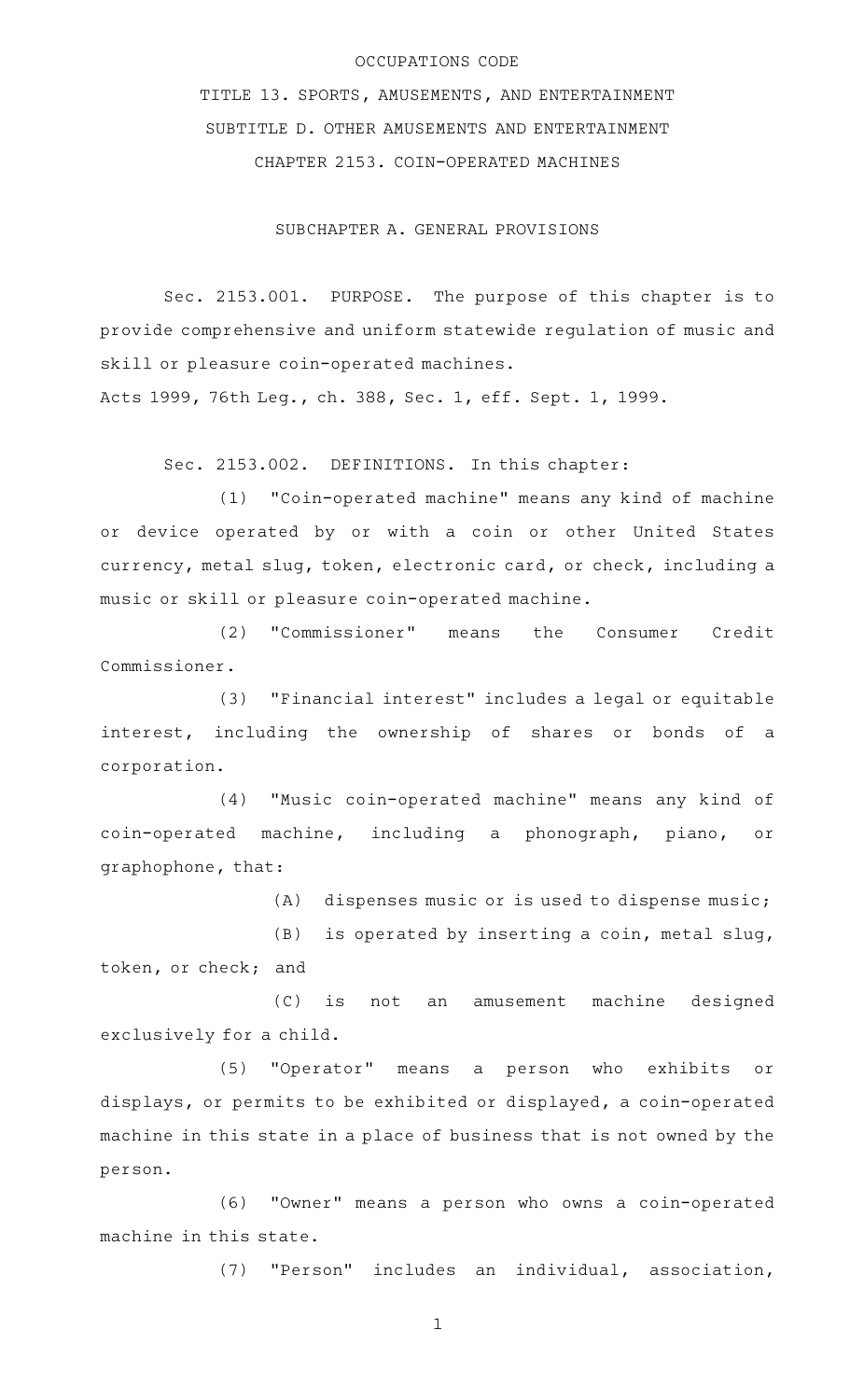trustee, receiver, partnership, corporation, or organization or a manager, agent, servant, or employee of an individual, association, trustee, receiver, partnership, corporation, or organization.

(8) "Service coin-operated machine" means any kind of machine or device, including a pay toilet or telephone, that dispenses only a service. The term does not include a machine or device that dispenses merchandise, music, skill, or pleasure.

(9) "Skill or pleasure coin-operated machine" means any kind of coin-operated machine that dispenses, or is used or is capable of being used to dispense or afford, amusement, skill, or pleasure or is operated for any purpose, other than for dispensing only merchandise, music, or service. The term:

(A) includes a marble machine, marble table machine, marble shooting machine, miniature racetrack machine, miniature football machine, miniature golf machine, miniature bowling machine, billiard or pool game, or machine or device that dispenses merchandise or commodities or plays music in connection with or in addition to dispensing skill or pleasure; and

(B) does not include an amusement machine designed exclusively for a child. Acts 1999, 76th Leg., ch. 388, Sec. 1, eff. Sept. 1, 1999. Amended

by Acts 2001, 77th Leg., ch. 1263, Sec. 79, eff. Sept. 1, 2001.

Sec. 2153.003. CONSTRUCTION OF CHAPTER CONSISTENT WITH OTHER LAW. This chapter does not authorize or permit the keeping, exhibition, operation, display, or maintenance of a machine, device, or table prohibited by the constitution of this state or the Penal Code.

Acts 1999, 76th Leg., ch. 388, Sec. 1, eff. Sept. 1, 1999.

Sec. 2153.004. EXEMPT MACHINES. This chapter does not apply to:

- $(1)$  a stamp vending machine;
- (2) a service coin-operated machine; or
- $(3)$  if subject to an occupation or gross receipts tax,

a:

 $(A)$  gas meter;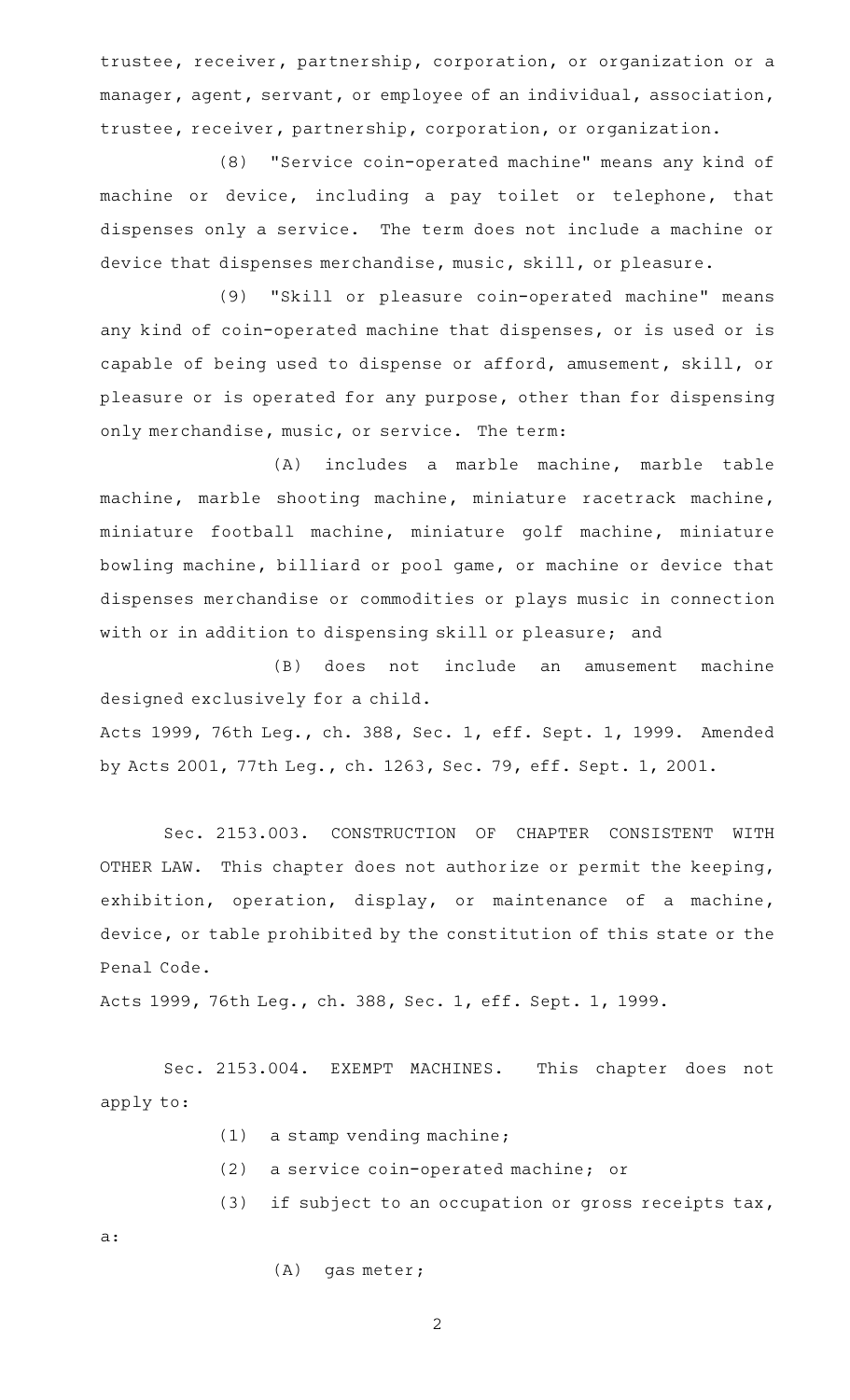- $(B)$  food vending machine;
- $(C)$  confection vending machine;
- (D) beverage vending machine;
- (E) merchandise vending machine; or
- $(F)$  cigarette vending machine.

Acts 1999, 76th Leg., ch. 388, Sec. 1, eff. Sept. 1, 1999.

Sec. 2153.005. EXEMPT CORPORATIONS AND ASSOCIATIONS. (a) A corporation or association owning, leasing, or renting a music or skill or pleasure coin-operated machine is exempt from Subchapter D if:

(1) the corporation or association is organized and operated exclusively for religious, charitable, educational, or benevolent purposes;

(2) the corporation's or association's net earnings do not inure to the benefit of a private shareholder or individual; and

(3) the corporation or association owns, leases, or rents the coin-operated machine:

(A) for the corporation's or association's exclusive use; and

(B) to further a purpose of the corporation or association.

(b) A tax may not be assessed against a corporation or an association exempt under this section if assessment of the tax is prohibited by other law.

Acts 1999, 76th Leg., ch. 388, Sec. 1, eff. Sept. 1, 1999.

Sec. 2153.006. PRIVATE OWNERSHIP EXEMPT. An individual who owns a music or skill or pleasure coin-operated machine for personal use and amusement in the individual 's private residence is not required to obtain a license or pay a tax under this chapter. Acts 1999, 76th Leg., ch. 388, Sec. 1, eff. Sept. 1, 1999.

Sec. 2153.007. EXEMPT COMMON CARRIERS. A person subject to regulation by the Railroad Commission of Texas is not required to obtain a license under this chapter if the person transports or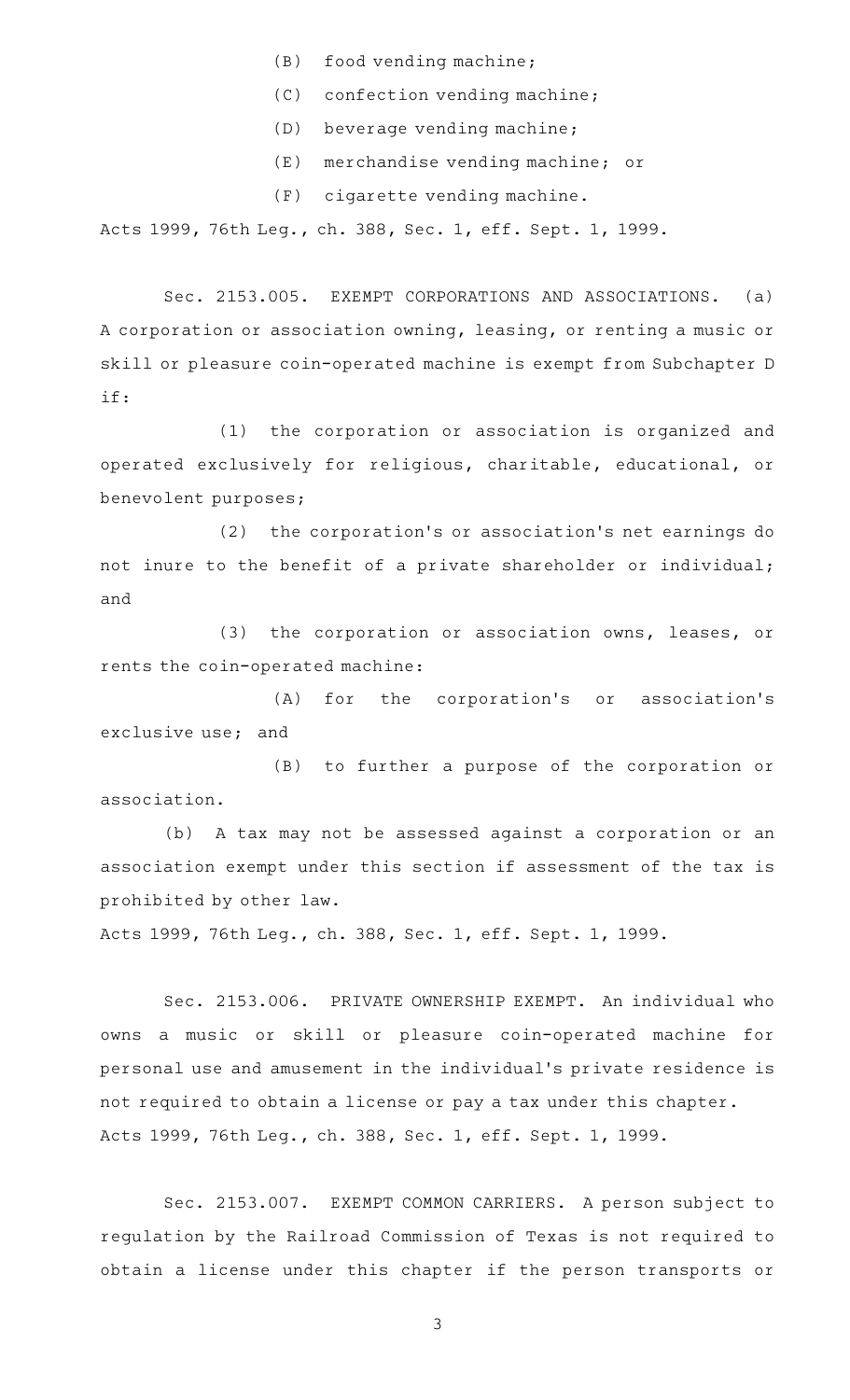stores in the course of the person 's business a music or skill or pleasure coin-operated machine not owned by the person. Acts 1999, 76th Leg., ch. 388, Sec. 1, eff. Sept. 1, 1999.

Sec. 2153.008. EXEMPT OWNERS OR EXHIBITORS. A person who owns or exhibits a coin-operated machine is exempt from the licensing and recordkeeping requirements of this chapter if the person:

(1) operates or exhibits the coin-operated machine only on premises occupied by the person and in connection with the person 's business;

(2) does not own a coin-operated machine subject to the tax imposed under this chapter and located on the business premises of another person; and

(3) does not have a direct or indirect financial interest in the music or skill or pleasure coin-operated machine industry, except for ownership of the coin-operated machine operated or exhibited on premises occupied by the person. Acts 1999, 76th Leg., ch. 388, Sec. 1, eff. Sept. 1, 1999.

SUBCHAPTER B. POWERS AND DUTIES OF COMPTROLLER

Sec. 2153.051. GENERAL DUTIES OF COMPTROLLER. (a) The comptroller shall administer this chapter.

(b) To administer this chapter, the comptroller may:

 $(1)$  issue a license or registration certificate;

(2) prescribe procedures for registering music and skill or pleasure coin-operated machines;

 $(3)$  prescribe methods for:

(A) securely attaching a tax permit to a coin-operated machine; and

(B) posting a license or registration certificate;

 $(4)$  prescribe the form and content of a:

- (A) license application;
- $(B)$  registration certificate;
- $(C)$  tax permit;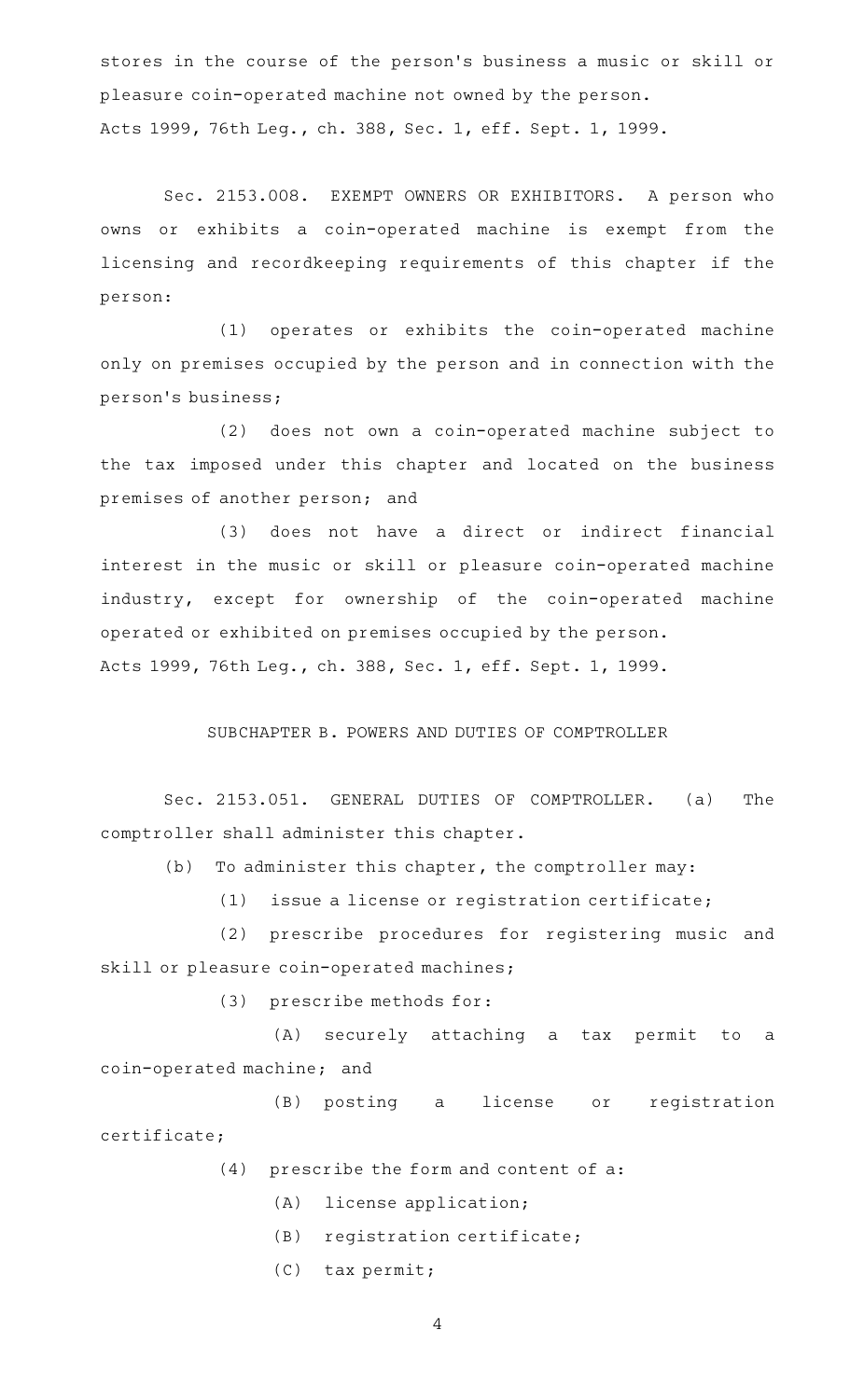(D) report specifying a coin-operated machine's location; and

(E) report of the consideration of each party to a contract relating to the placement of a coin-operated machine in an establishment owned by a person other than the license holder; and

(5) disclose confidential information to an appropriate official.

Acts 1999, 76th Leg., ch. 388, Sec. 1, eff. Sept. 1, 1999.

Sec. 2153.052. RULEMAKING AUTHORITY. The comptroller may adopt rules necessary to administer this chapter, including rules:

(1) for enforcement of this chapter and collection of taxes and fees;

(2) providing due process to persons affected by this chapter; and

(3) governing procedure and evidence in the conduct of hearings under this chapter.

Acts 1999, 76th Leg., ch. 388, Sec. 1, eff. Sept. 1, 1999.

Sec. 2153.053. DISCIPLINARY AUTHORITY. (a) The comptroller may:

 $(1)$  conduct an investigation, hold a hearing, or take other necessary action to:

(A) ensure compliance with this chapter; or

 $(B)$  identify a violation of this chapter;

 $(2)$  conduct an investigation of a violation of this chapter, or a rule adopted under this chapter, committed by a person who owns, operates, exhibits, or displays a coin-operated machine in this state;

(3) deny an application for a license or registration certificate in accordance with Subchapter G; or

(4) impose sanctions, including suspending or revoking a person's license, registration certificate, or tax permit in accordance with Subchapter G.

(b) If the comptroller finds that a person has violated a penal provision of this chapter, the comptroller may file a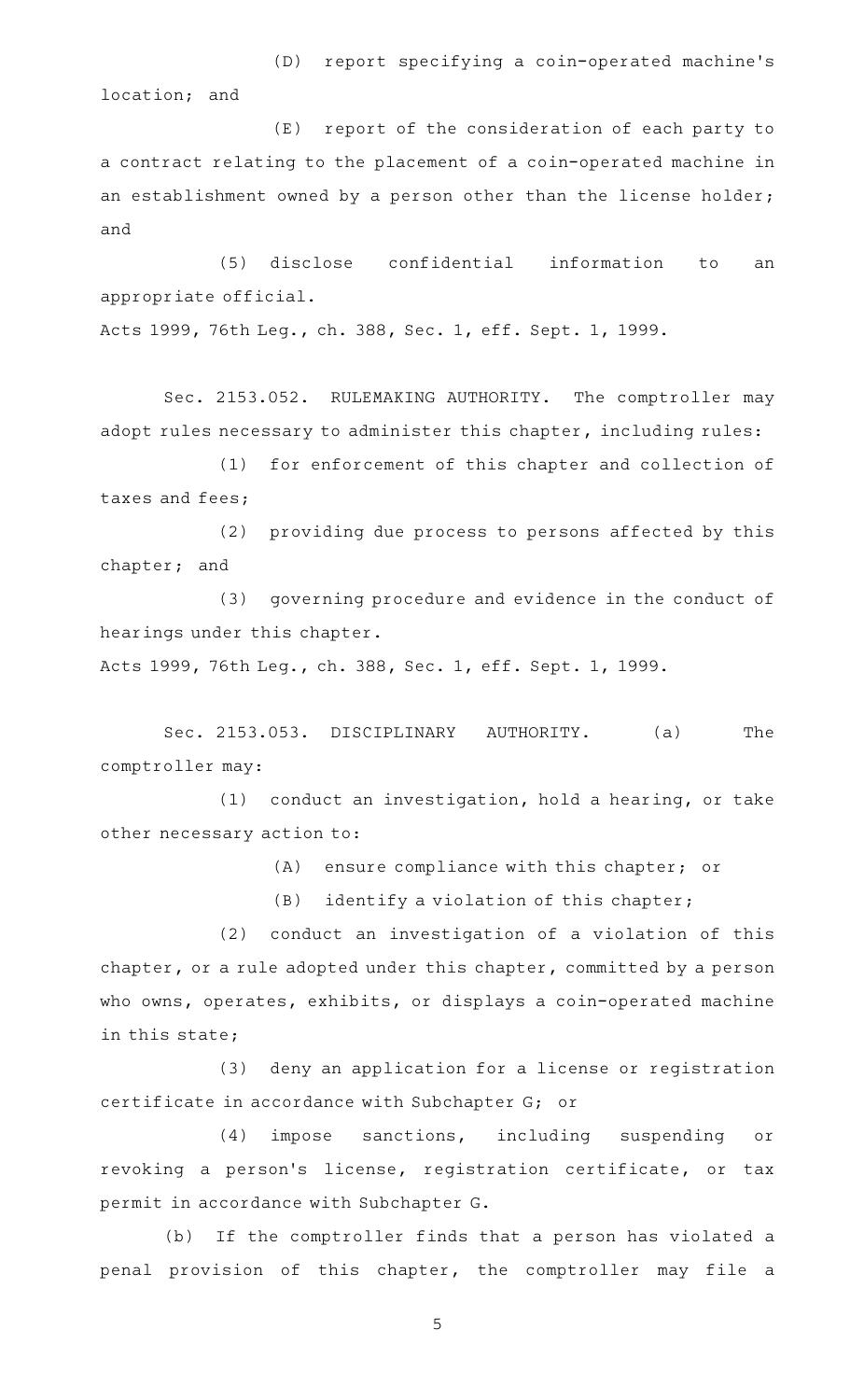complaint with the appropriate prosecuting attorney in the county in which the violation occurred.

Acts 1999, 76th Leg., ch. 388, Sec. 1, eff. Sept. 1, 1999.

Sec. 2153.054. RECORDS OF COMPLAINTS. (a) The comptroller shall maintain an information file about each complaint filed with the comptroller.

(b) If a written complaint is filed with the comptroller, the comptroller, at least quarterly and until final disposition of the complaint, shall notify the parties to the complaint of the status of the complaint unless notice would jeopardize an undercover investigation.

Acts 1999, 76th Leg., ch. 388, Sec. 1, eff. Sept. 1, 1999.

Sec. 2153.055. PUBLIC INTEREST INFORMATION. (a) The comptroller shall prepare information of consumer interest describing the regulatory functions of the comptroller relating to coin-operated machines and the procedures by which complaints are filed with and resolved by the comptroller.

(b) The comptroller shall make the information available to the public and to appropriate state agencies. Acts 1999, 76th Leg., ch. 388, Sec. 1, eff. Sept. 1, 1999.

Sec. 2153.056. DELEGATION AUTHORIZED. The comptroller may delegate to an authorized representative any authority provided to the comptroller under this chapter, including the authority to:

 $(1)$  conduct an investigation; and

(2) hold a hearing.

Acts 1999, 76th Leg., ch. 388, Sec. 1, eff. Sept. 1, 1999.

Sec. 2153.057. INTERAGENCY COOPERATION. (a) The comptroller shall use all agencies of the law available to the comptroller to enforce this chapter.

(b) A state agency shall:

(1) cooperate with the comptroller in connection with an investigation under this chapter; and

(2) provide the comptroller access to records and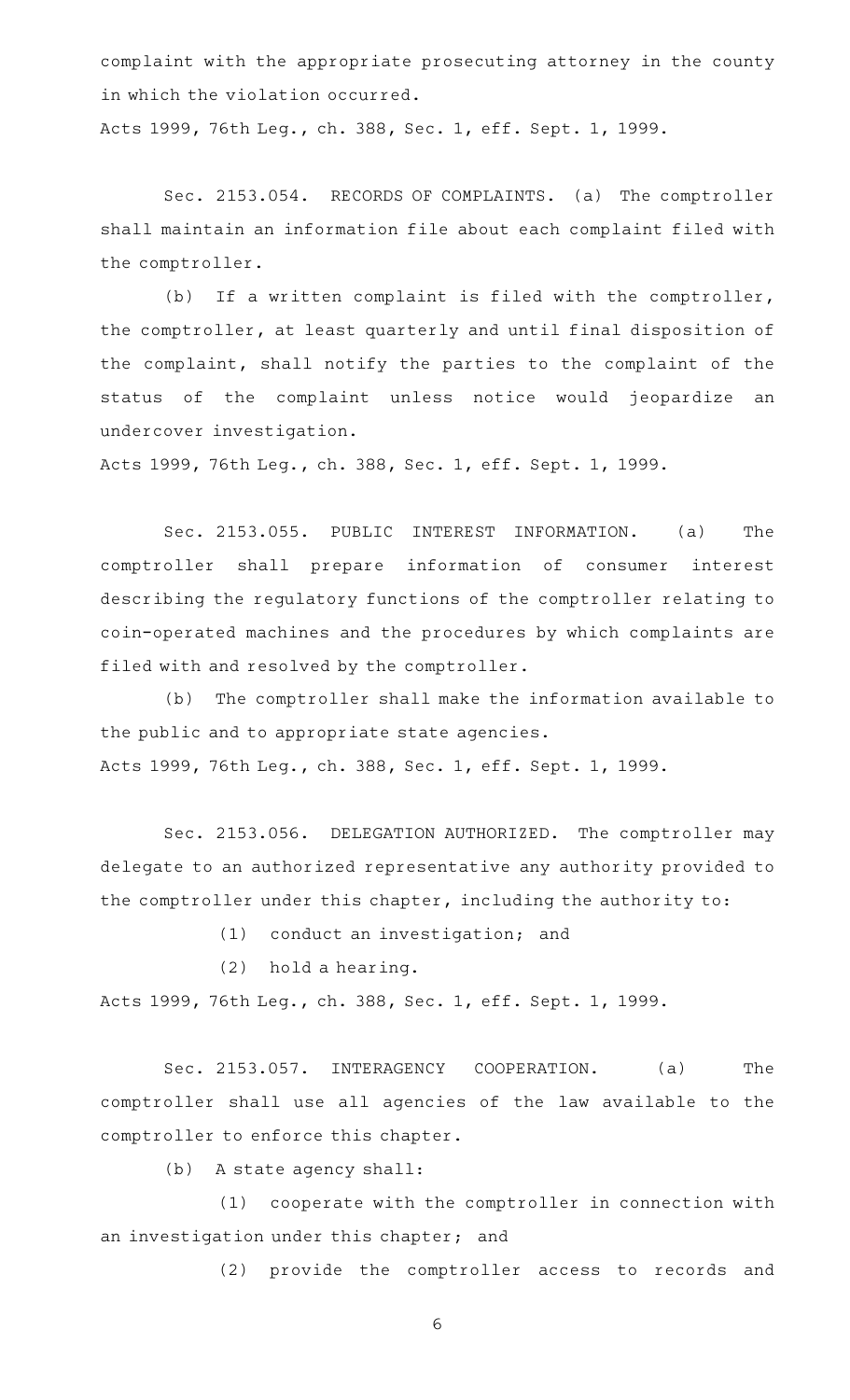reports that are relevant to an investigation under this chapter and that are made confidential by other law. Acts 1999, 76th Leg., ch. 388, Sec. 1, eff. Sept. 1, 1999.

Sec. 2153.058. DEPOSIT OF REVENUE. Except as provided by Section 2153.257, the comptroller shall deposit one-fourth of the revenue received under this chapter in the foundation school fund and three-fourths of the revenue received under this chapter in the general revenue fund.

Acts 1999, 76th Leg., ch. 388, Sec. 1, eff. Sept. 1, 1999.

SUBCHAPTER C. CONFIDENTIALITY OF CERTAIN INFORMATION

Sec. 2153.101. INFORMATION FROM LICENSE APPLICATION. (a) Except as provided by Subsection (b), information contained in a license application is confidential.

(b) After a license is issued under this chapter, the ownership statement contained in the license application is a public record.

Acts 1999, 76th Leg., ch. 388, Sec. 1, eff. Sept. 1, 1999.

Sec. 2153.102. INFORMATION MADE AVAILABLE TO COMPTROLLER. Except for information specifically designated as a public record, information derived from a book, record, report, or application required to be made available under this chapter to the comptroller or the attorney general:

 $(1)$  is confidential; and

(2) may be used only to enforce this chapter. Acts 1999, 76th Leg., ch. 388, Sec. 1, eff. Sept. 1, 1999.

## SUBCHAPTER D. LICENSE OR REGISTRATION

Sec. 2153.151. LICENSE OR REGISTRATION REQUIRED. Except as otherwise provided by this chapter, a person may not engage in the business of manufacturing, owning, buying, selling, renting, leasing, trading, lending, furnishing to another, maintaining, transporting within this state, storing, or importing a music or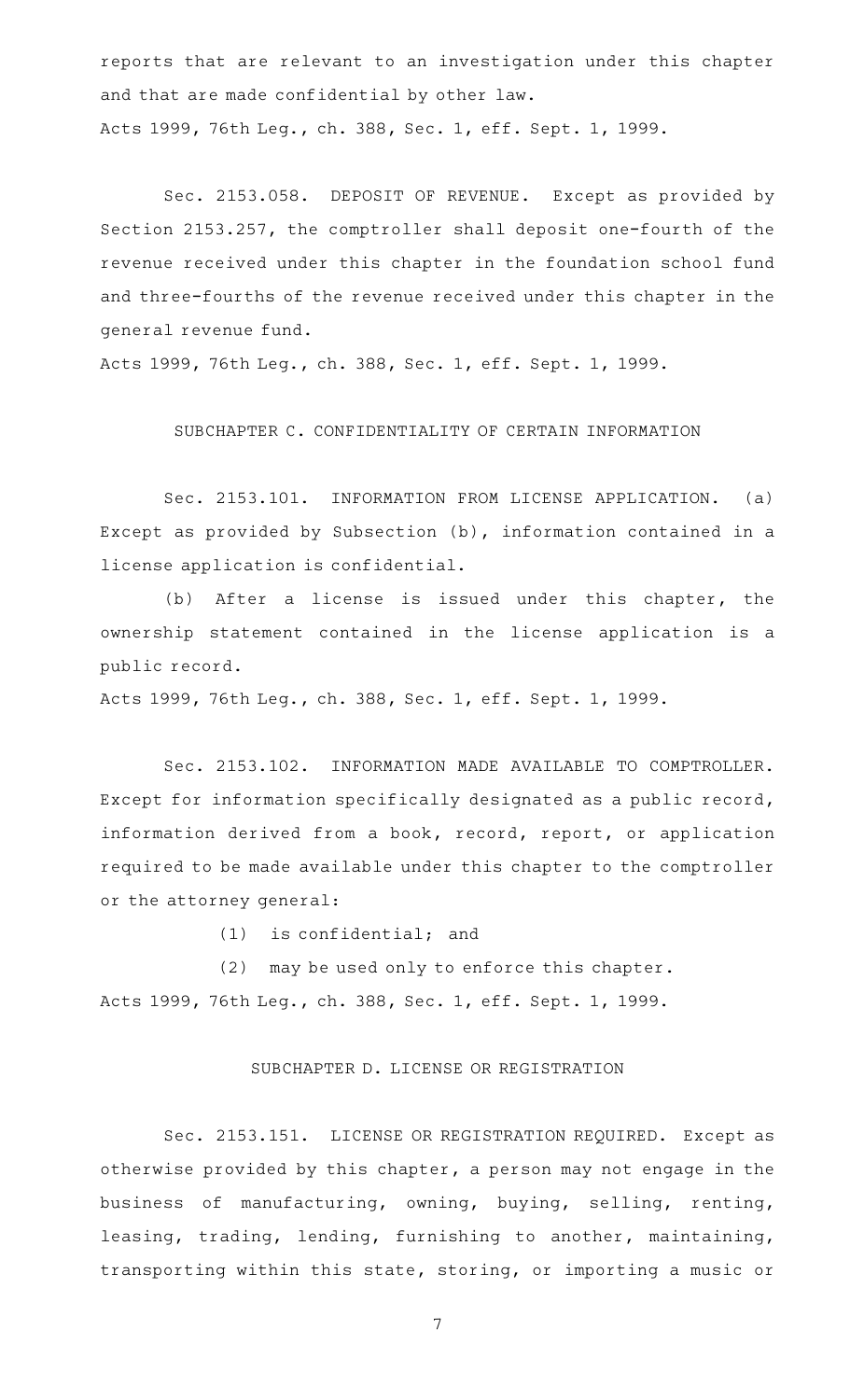skill or pleasure coin-operated machine unless the person holds a license or registration certificate issued under this subchapter. Acts 1999, 76th Leg., ch. 388, Sec. 1, eff. Sept. 1, 1999.

Sec. 2153.152. TYPES OF LICENSES. (a) A license applicant may apply for a general business license, an import license, or a repair license.

(b) A general business license holder may engage in the business of manufacturing, owning, buying, selling, renting, leasing, trading, maintaining, transporting or exhibiting in this state, or storing a music or skill or pleasure coin-operated machine.

(c) An import license holder may engage in the business of importing, transporting, owning, buying, repairing, selling, or delivering a music or skill or pleasure coin-operated machine for sale or delivery in this state.

(d) A repair license holder may engage in the business of maintaining, transporting, or storing a music or skill or pleasure coin-operated machine.

Acts 1999, 76th Leg., ch. 388, Sec. 1, eff. Sept. 1, 1999.

Sec. 2153.153. LICENSE APPLICATION REQUIREMENTS. (a) A license applicant must file with the comptroller a license application that:

(1) contains a complete statement about the ownership of the business that is the subject of the application, including:

 $(A)$  the nature of the business entity; and

 $(B)$  except as provided by Subsection (b), the name and residence address of each person who has a financial interest in the business, including the nature, type, and extent of the interest;

(2) designates:

(A) an individual, as described by Subsection (c), responsible for maintaining a record of and reporting to the comptroller information as required by Section [2153.202](http://www.statutes.legis.state.tx.us/GetStatute.aspx?Code=OC&Value=2153.202); and

 $(B)$  an office located in this state where the applicant proposes to maintain the records required by this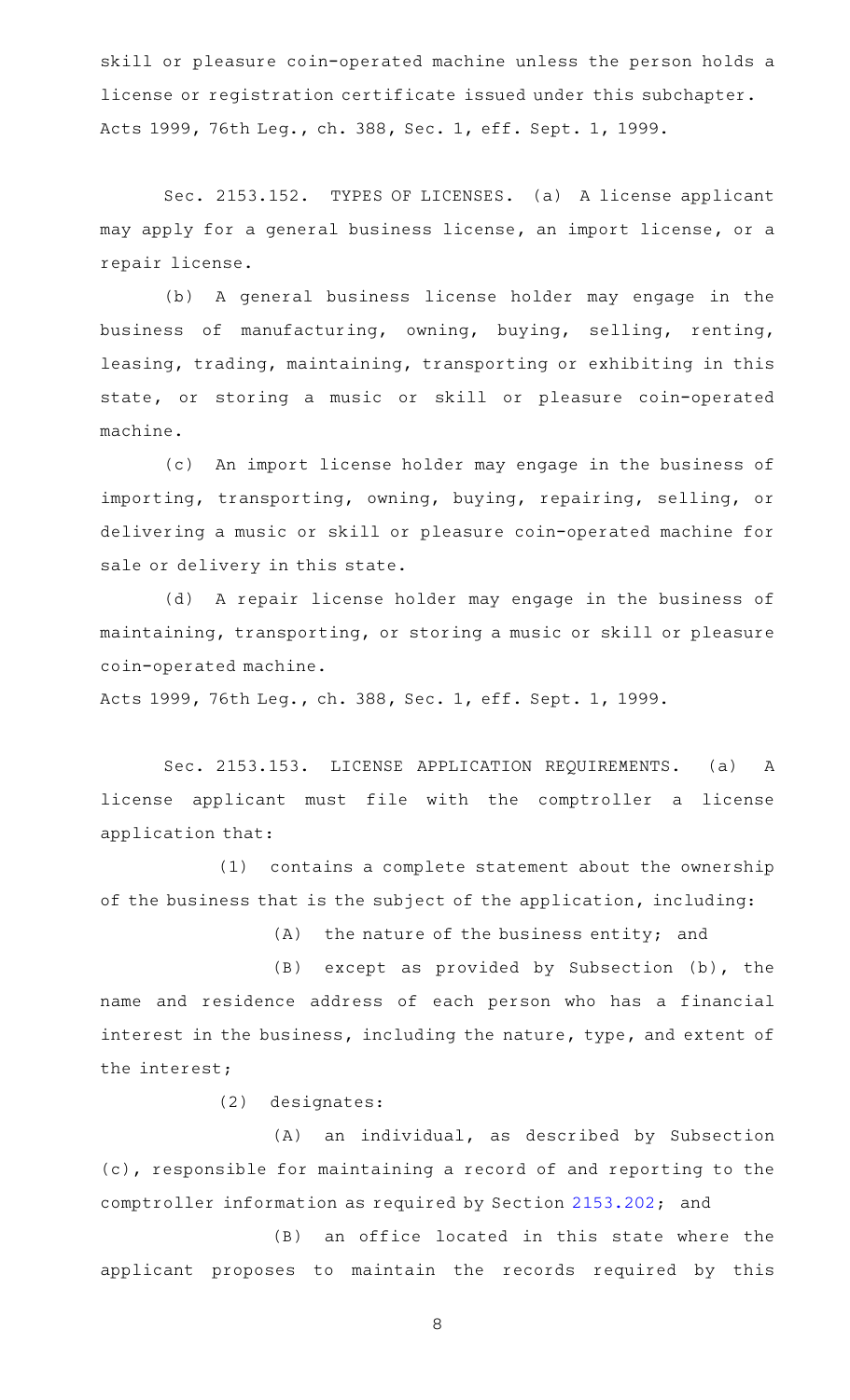chapter, a rule adopted under this chapter, or other law;

 $(3)$  is accompanied by:

(A) a written statement executed by the individual designated under Subdivision (2) that the individual accepts the responsibility described by that subdivision; and

(B) a cashier's check, money order, personal check, or other method of payment authorized by the comptroller, in an amount equal to the annual license fee under Section [2153.154;](http://www.statutes.legis.state.tx.us/GetStatute.aspx?Code=OC&Value=2153.154)

(4) includes any other relevant information required by the comptroller; and

(5) states that the information contained in the application is true and correct.

(b) A corporate applicant is not required to include in the ownership statement under Subsection (a)(1) the name and residence address of a shareholder who holds less than 10 percent of the shares in the applicant 's corporation.

(c) The individual designated under Subsection (a)(2) must be:

- (1) the owner of the business;
- (2) a partner of the business;
- $(3)$  an officer of the business;
- $(4)$  a trustee of the business;
- $(5)$  a receiver of the business; or
- (6) an officer or principal member of the business.

Acts 1999, 76th Leg., ch. 388, Sec. 1, eff. Sept. 1, 1999. Amended by Acts 2003, 78th Leg., ch. 209, Sec. 12, eff. Oct. 1, 2003.

Sec. 2153.154. LICENSE FEE. (a) The annual fee for a general business license is:

(1) \$200 for an applicant with not more than 50 coin-operated machines;

(2) \$400 for an applicant with at least 51 but not more than 200 coin-operated machines; and

(3) \$500 for an applicant with more than 200 coin-operated machines.

 $(b)$  The annual fee for an import license is \$500.

(c) The annual fee for a repair license is \$50.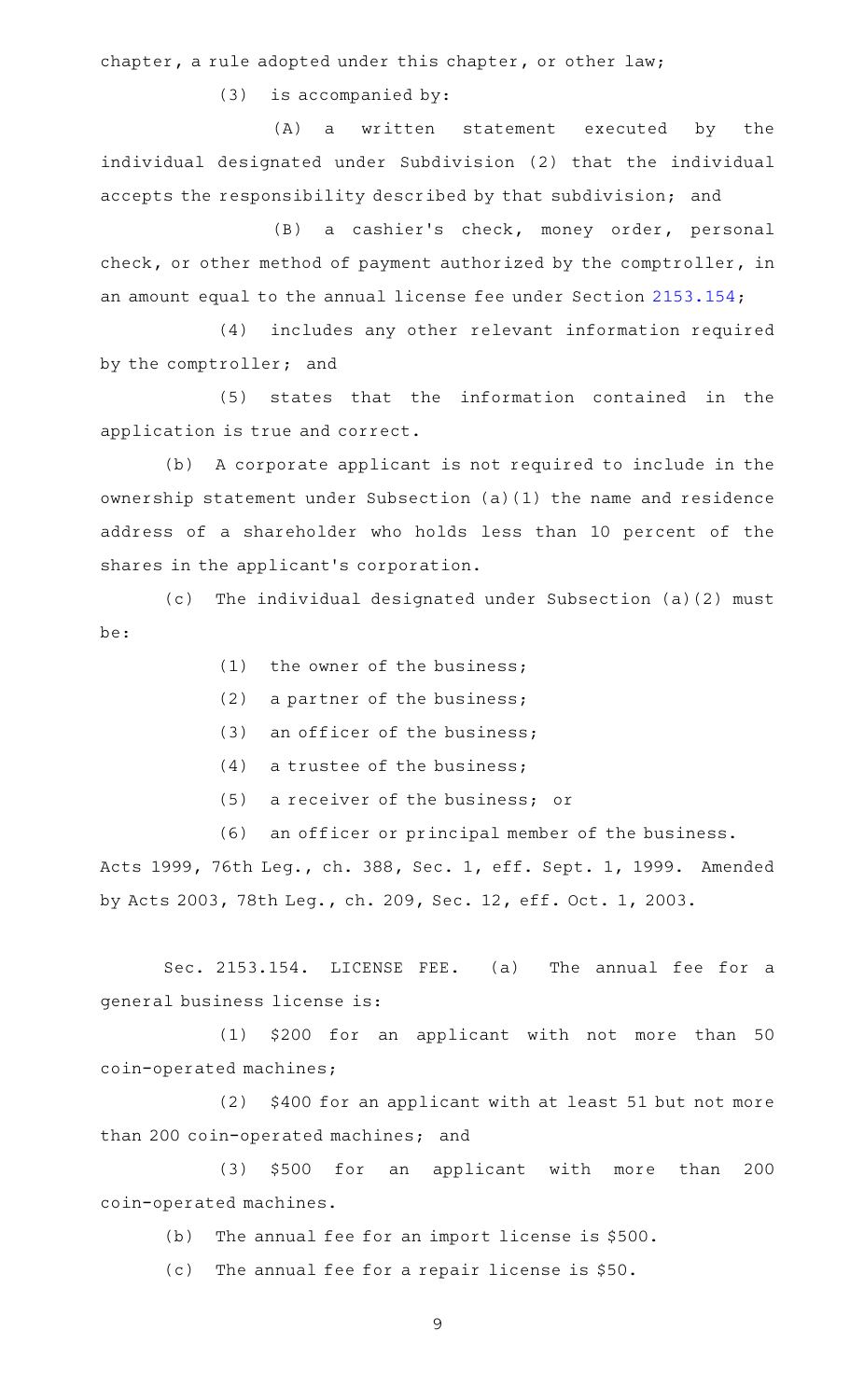(d) The comptroller may not refund any part of a license fee after a license is issued.

(e) The comptroller may refund a license fee if the comptroller does not issue a license. The comptroller may deduct \$25 to cover administrative costs.

Acts 1999, 76th Leg., ch. 388, Sec. 1, eff. Sept. 1, 1999.

Sec. 2153.155. TERMS OF LICENSE. A license issued under this subchapter:

(1) is effective for only one business entity;

(2) does not vest any property or right in the license holder, except for the right to conduct the licensed business;

(3) may not be transferred or assigned; and

 $(4)$  is not subject to execution.

Acts 1999, 76th Leg., ch. 388, Sec. 1, eff. Sept. 1, 1999.

Sec. 2153.156. REGISTRATION CERTIFICATE REQUIRED. (a) A person who is exempt under Section [2153.008](http://www.statutes.legis.state.tx.us/GetStatute.aspx?Code=OC&Value=2153.008) from the licensing and recordkeeping requirements of this chapter may not exhibit a coin-operated machine unless the machine is registered annually with the comptroller in accordance with this subchapter.

(b) A person required to register a machine under this section shall obtain a registration certificate each year. Acts 1999, 76th Leg., ch. 388, Sec. 1, eff. Sept. 1, 1999.

Sec. 2153.157. REGISTRATION CERTIFICATE APPLICATION REQUIREMENTS. To obtain a registration certificate under this subchapter, a person must:

(1) file with the comptroller a registration application on a form prescribed by the comptroller; and

(2) pay a \$150 registration fee to the comptroller for the business entity in which the owner exhibits the coin-operated machine that is the subject of the application. Acts 1999, 76th Leg., ch. 388, Sec. 1, eff. Sept. 1, 1999.

Sec. 2153.158. CONTENTS OF REGISTRATION CERTIFICATE. A registration certificate must: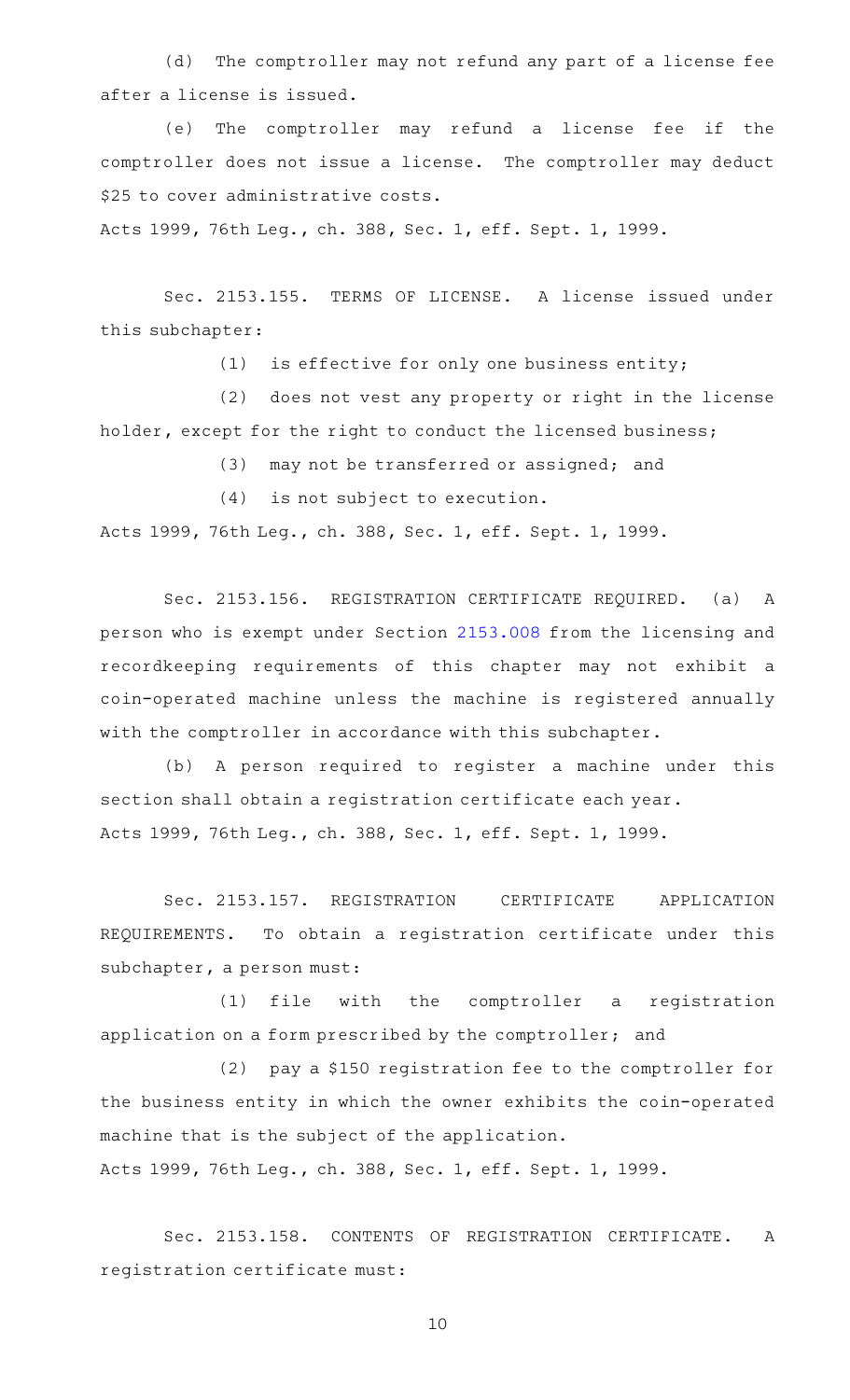(1) state the name and address of the location of the coin-operated machine that is the subject of the certificate; and

(2) certify that a tax permit is attached to the machine.

Acts 1999, 76th Leg., ch. 388, Sec. 1, eff. Sept. 1, 1999.

Sec. 2153.159. DISPLAY OF LICENSE OR CERTIFICATE. (a) A license holder shall prominently display the holder 's license at the holder 's place of business at all times.

(b) A registration certificate holder shall display a registration certificate at each location where the holder owns or exhibits a coin-operated machine.

Acts 1999, 76th Leg., ch. 388, Sec. 1, eff. Sept. 1, 1999.

Sec. 2153.160. RELOCATION OF MACHINE. A registration certificate holder shall notify the comptroller of a change in the location of a coin-operated machine registered under this subchapter by filing an amendment to the registration certificate with the comptroller not later than the 10th day after the date of the change.

Acts 1999, 76th Leg., ch. 388, Sec. 1, eff. Sept. 1, 1999.

Sec. 2153.161. EXPIRATION OF LICENSE OR REGISTRATION. (a) A license issued under this chapter expires on the earlier of:

(1) December 31 of the year the license is issued; or

(2) the death or dissolution of the license holder.

(b) A registration certificate issued under this chapter expires on the first anniversary of the date of issuance. Acts 1999, 76th Leg., ch. 388, Sec. 1, eff. Sept. 1, 1999.

Sec. 2153.162. LICENSE AND REGISTRATION RENEWAL. (a) A license or registration certificate holder may renew an unexpired license or registration by paying to the comptroller, before the expiration date of the license or registration, the required annual license or registration fee. An application for renewal must be made to the comptroller before December 1. A renewal application filed on or after December 1 but before the license or registration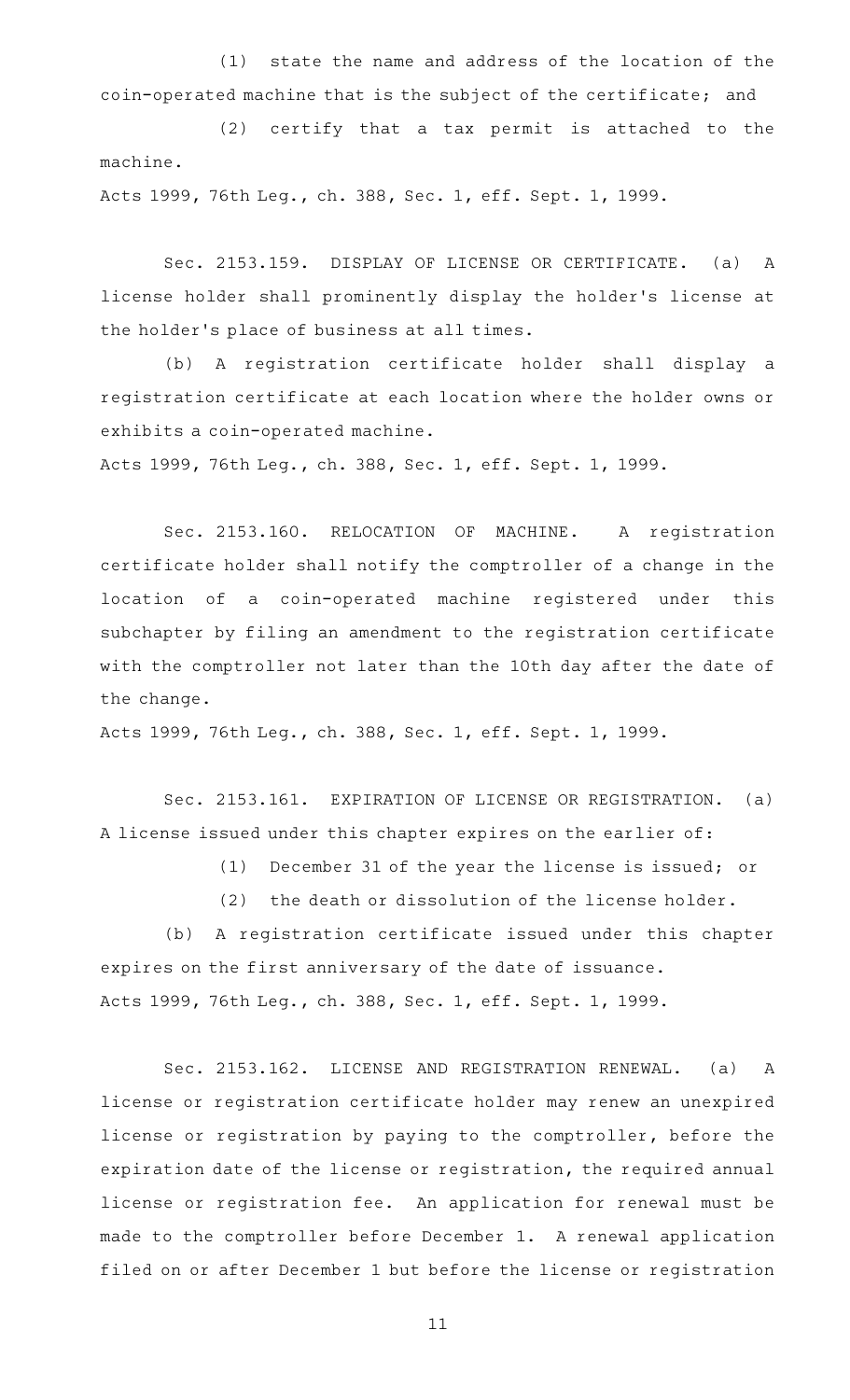expires must be accompanied by a late fee of \$50.

(b) A license or registration certificate holder may renew an expired license or registration under this subsection. If the license or registration has been expired for not more than 90 days, the person may renew the license or registration by paying to the comptroller a fee that is 1-1/2 times the amount of the annual license or registration fee. If the license or registration has been expired for more than 90 days but less than two years, the person may renew the license or registration by paying to the comptroller a fee that is two times the amount of the annual license or registration fee.

(c) A person whose license or registration has been expired for two years or more may not renew the license or registration. The person may obtain a new license or registration by complying with the requirements and procedures for obtaining an original license or registration.

Acts 1999, 76th Leg., ch. 388, Sec. 1, eff. Sept. 1, 1999.

Sec. 2153.163. EXTENSION OF CERTAIN LICENSES. (a) Except for good cause shown, the comptroller in writing shall permit a person who is the successor in interest to a business the license of which has expired to operate the business under the license as if the license has not expired if:

(1) the person requests an extension of the expired license;

 $(2)$  the license expired as a result of:

(A) the license holder's death or dissolution; or

(B) a condition involving receivership or bankruptcy; and

(3) the county judge in the county in which the business is located or a probate judge with jurisdiction over the matter certifies that the person is the successor to the licensed business.

- (b) An extension of an expired license under this section:
	- (1) expires in the same manner a license expires; and
	- (2) is subject to suspension or cancellation in the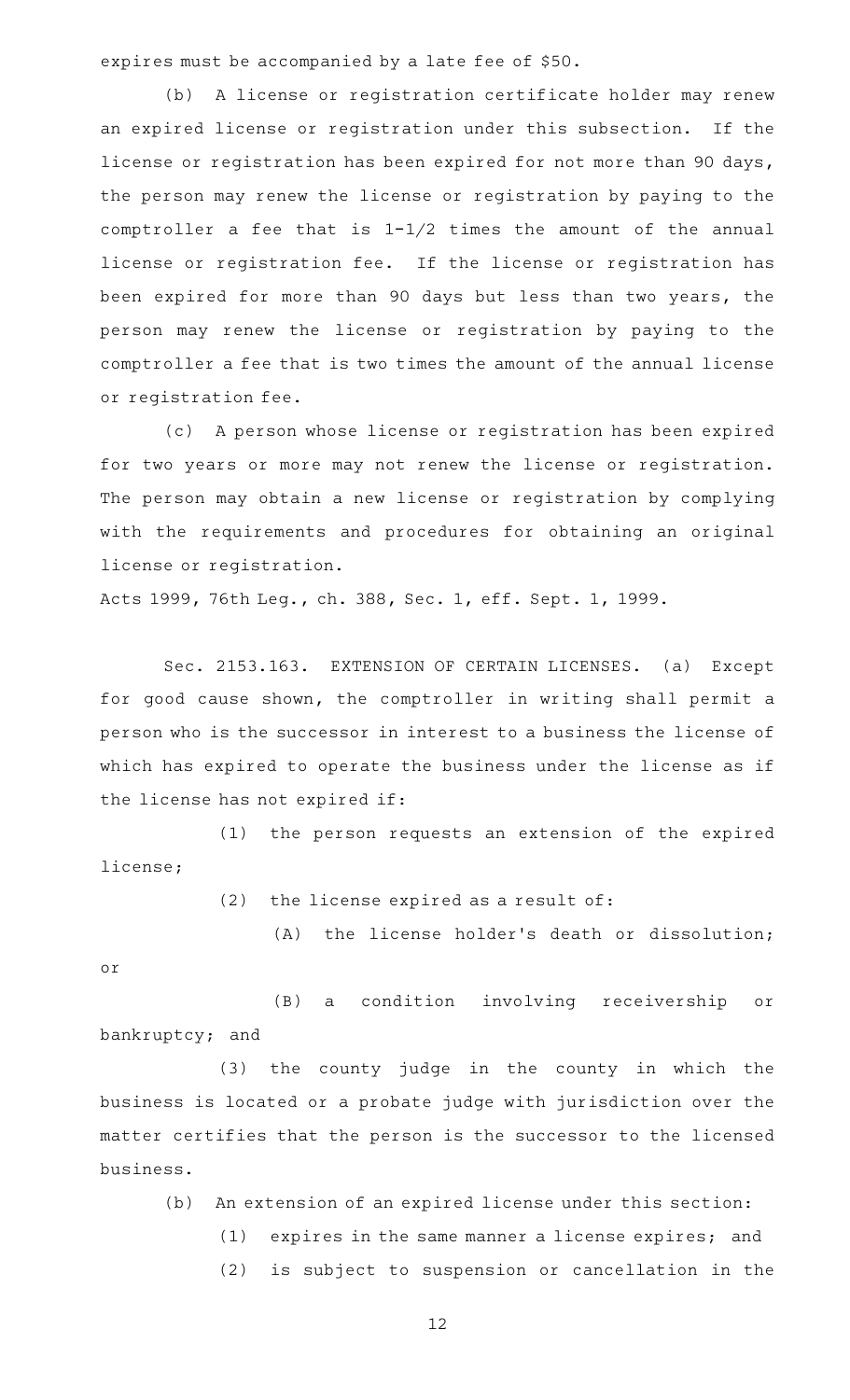same manner as any other license issued under this subchapter.

(c) A person whose extension of an expired license expires may not renew the license. The person may obtain a new license by complying with the requirements for obtaining an original license under this subchapter.

Acts 1999, 76th Leg., ch. 388, Sec. 1, eff. Sept. 1, 1999.

# SUBCHAPTER E. PROVISIONS RELATING TO TRANSACTION OF BUSINESS

Sec. 2153.201. REQUIRED OWNER RECORDS. (a) An owner shall maintain a complete and itemized record of each coin-operated machine the owner purchases, receives, possesses, handles, exhibits, or displays in this state in accordance with accepted auditing and accounting practices.

(b) A record required under Subsection (a) must:

 $(1)$  be available at all times for inspection by the attorney general, the comptroller, or an authorized representative of the attorney general or comptroller as provided by Subsection  $(c)$ ;

- $(2)$  include information relating to:
	- $(A)$  the kind of each machine;
	- $(B)$  the date each machine is:
		- (i) acquired or received in this state; and
			- (ii) placed in operation;
	- (C) the location of each machine, including the:
		- $(i)$  county;
		- $(iii)$  municipality, if any; and
		- (iii) street or rural route number;

(D) the name and complete address of each operator of each machine;

 $(E)$  if the owner is an individual, the full name and address of the owner; and

 $(F)$  if the owner is not an individual, the name and address of each principal officer or member of the owner; and

(3) be maintained at a permanent address in this state designated on the application for a license under Section [2153.153](http://www.statutes.legis.state.tx.us/GetStatute.aspx?Code=OC&Value=2153.153).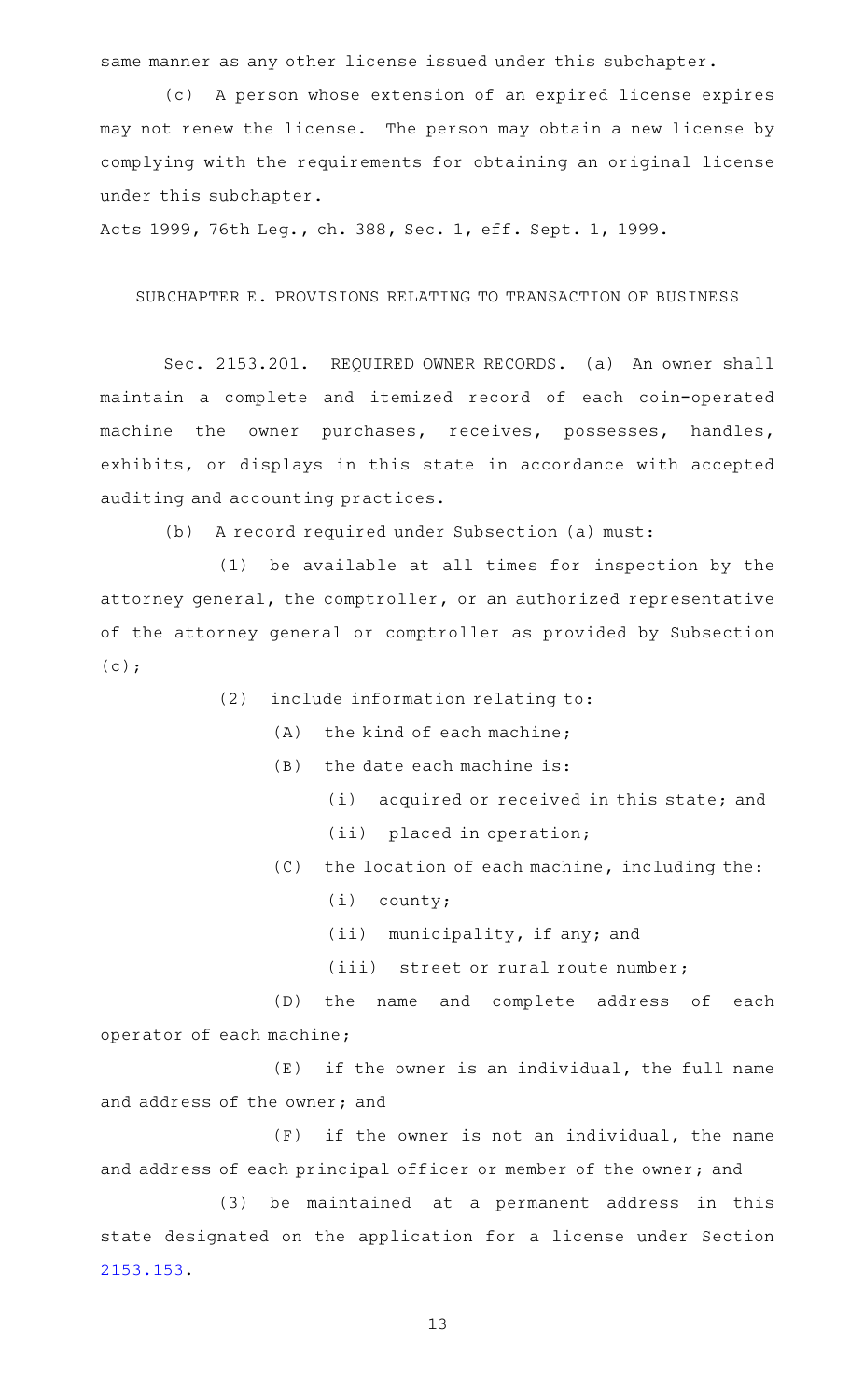(c) A record required under Subsection (a) must be available for inspection under Subsection (b) for at least four years and as required by Section [111.0041,](http://www.statutes.legis.state.tx.us/GetStatute.aspx?Code=TX&Value=111.0041) Tax Code.

Acts 1999, 76th Leg., ch. 388, Sec. 1, eff. Sept. 1, 1999. Amended by:

Acts 2011, 82nd Leg., 1st C.S., Ch. 4 (S.B. [1](http://www.legis.state.tx.us/tlodocs/821/billtext/html/SB00001F.HTM)), Sec. 4.01, eff. October 1, 2011.

Sec. 2153.202. REQUIRED LICENSE HOLDER RECORDS AND REPORTING. (a) A license holder shall maintain a record of and report to the comptroller information relating to each music or skill or pleasure coin-operated machine owned, possessed, or controlled by the license holder, including:

(1) the make, type, and serial number of each machine;

 $(2)$  the date each machine is placed in operation;

(3) the dates of the first and most recent registration of each machine;

(4) the specific location of each machine; and

(5) any change in machine ownership.

(b) A license holder shall:

(1) report to the comptroller the information required under this section:

 $(A)$  at intervals specified by the comptroller; and

(B) at any other time requested by the comptroller; and

(2) immediately notify the comptroller in writing of a change in ownership of a licensed business. Acts 1999, 76th Leg., ch. 388, Sec. 1, eff. Sept. 1, 1999.

Sec. 2153.203. RECORD OF CREDIT TRANSACTION. (a) A license holder who extends or lends credit shall maintain in this state a record of the credit transaction in accordance with accepted accounting and auditing practices. The record must be sufficient to enable any competent person to determine if the license holder is in compliance with the requirements of this subchapter.

(b) The record must be preserved until the later of the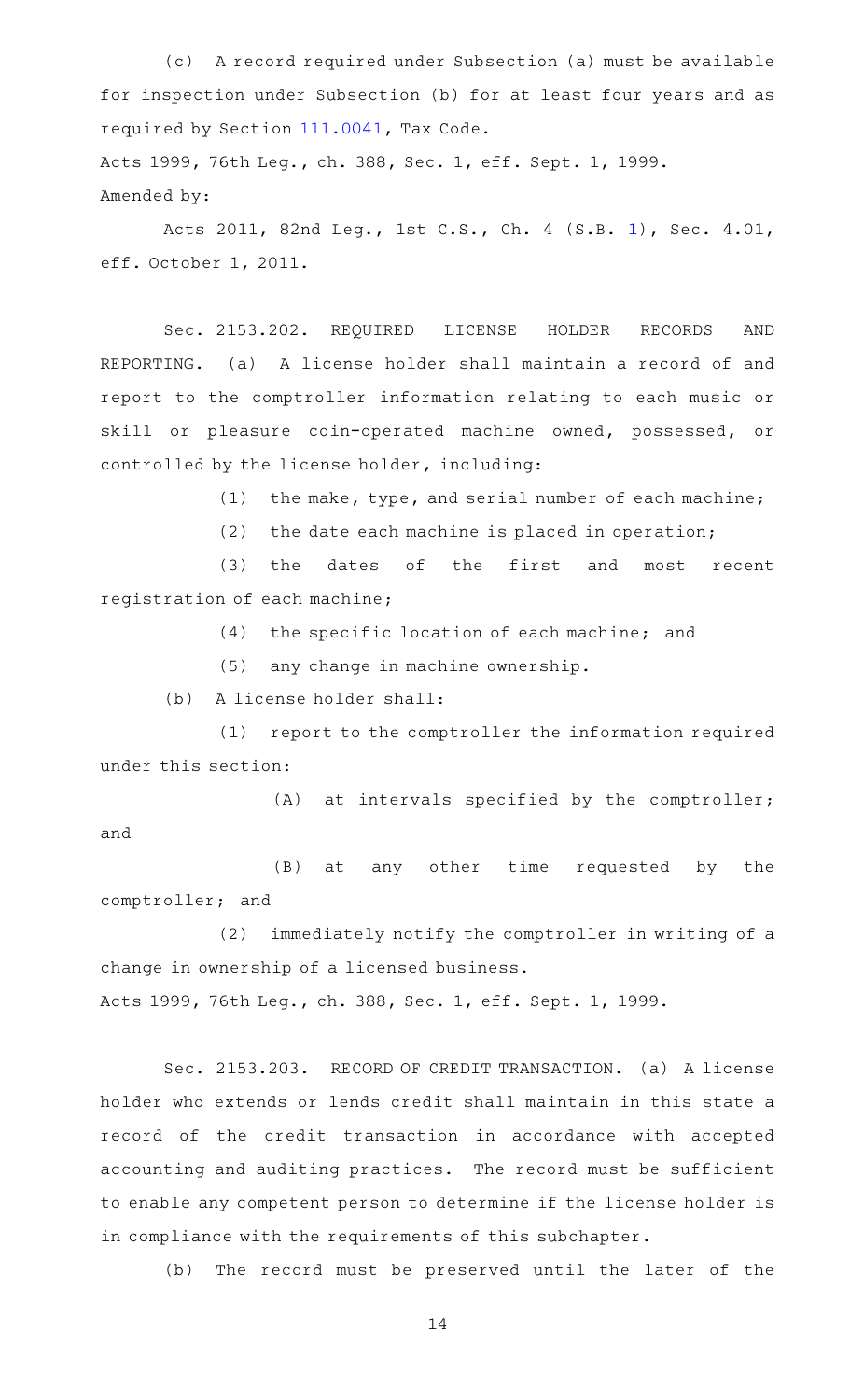fourth anniversary of the date the credit transaction occurred or the second anniversary of the date the final entry relating to the transaction is made.

Acts 1999, 76th Leg., ch. 388, Sec. 1, eff. Sept. 1, 1999.

Sec. 2153.204. REQUIRED CONTRACT PROVISION. A written contract between an owner who holds a license issued under this chapter and an operator in this state must state the name, mailing address, and telephone number of the comptroller. Acts 1999, 76th Leg., ch. 388, Sec. 1, eff. Sept. 1, 1999.

Sec. 2153.205. REIMBURSEMENT FOR TAXES AND FEES. (a) The first money earned from the exhibition of a coin-operated amusement machine may be paid to the owner to reimburse the owner for payment of:

(1) the tax imposed for that year by Section  $2153.401$ ; and

 $(2)$  a tax authorized by Section [2153.451](http://www.statutes.legis.state.tx.us/GetStatute.aspx?Code=OC&Value=2153.451) and imposed for that year by a county or municipality.

(b) A portion of the money earned each year from the exhibition of a coin-operated machine shall be paid to the owner in an amount necessary to reimburse the owner for the next year 's payment of:

(1) the tax imposed by Section  $2153.401$ ; and

(2) any other tax or fee imposed on the exhibition of the machine.

(c) An owner may not:

(1) agree or contract, or offer to agree to contract, to waive the reimbursement provided by Subsection (b); or

(2) agree or contract with a bailee or lessee of a coin-operated machine to compensate the bailee or lessee in an amount that exceeds 50 percent of the gross receipts earned from the exhibition of the machine after the reimbursement provided by Subsection (b).

(d) The comptroller shall revoke the license of a license holder who violates this section.

Acts 1999, 76th Leg., ch. 388, Sec. 1, eff. Sept. 1, 1999.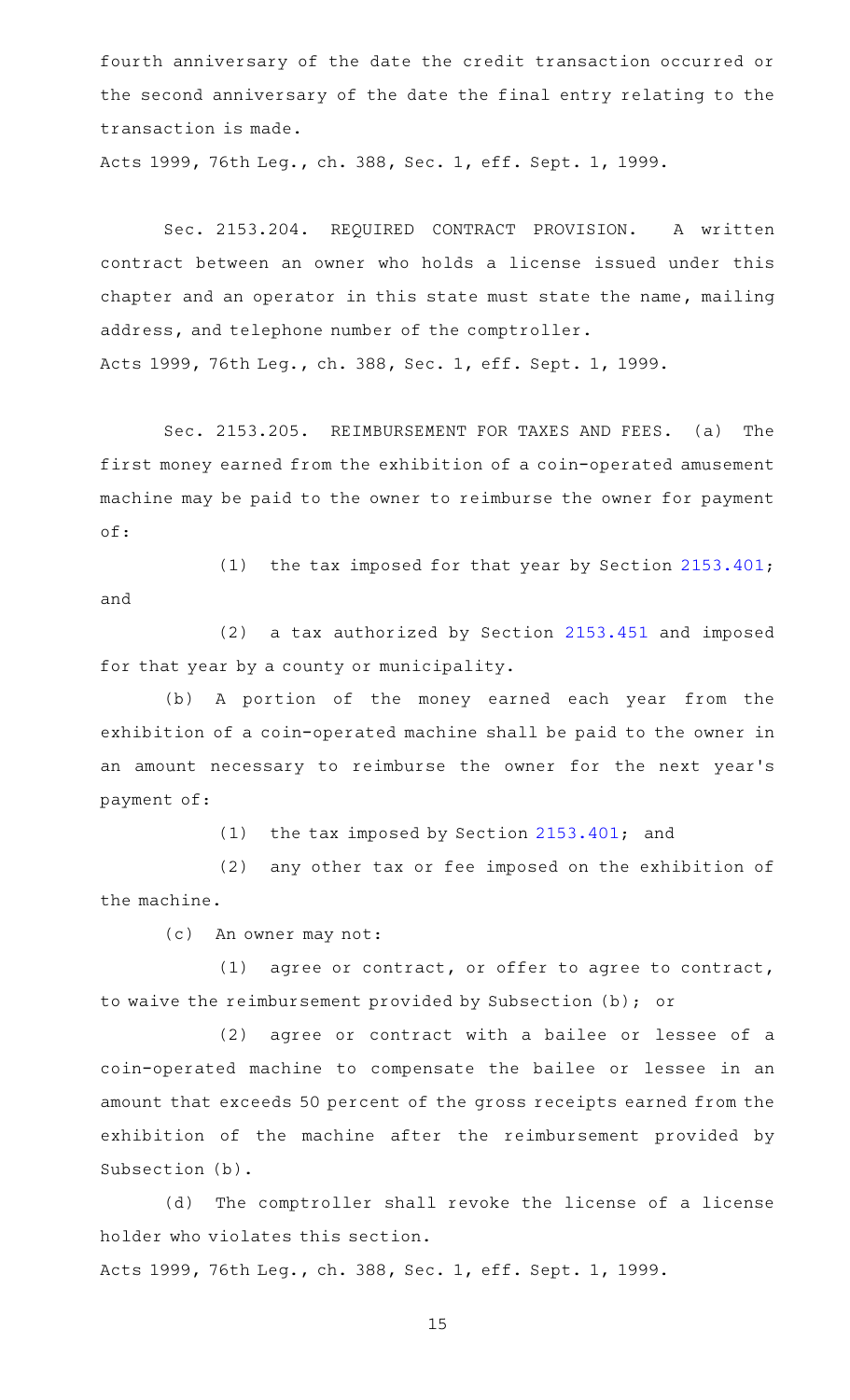# SUBCHAPTER F. CREDIT TRANSACTIONS

Sec. 2153.252. AUTHORIZED CREDIT EXTENSIONS. A license holder may extend or lend credit to, or extend or lend credit on behalf of, a lessee or bailee of a music or skill or pleasure coin-operated machine only for a business or commercial purpose in accordance with this subchapter.

Acts 1999, 76th Leg., ch. 388, Sec. 1, eff. Sept. 1, 1999.

Sec. 2153.254. WRITTEN AGREEMENT REQUIRED. A license holder may extend or lend credit only if the credit transaction is evidenced by a written agreement that:

 $(1)$  is signed by the parties to the agreement; and

- $(2)$  specifies the:
	- $(A)$  credit amount;
	- (B) consideration for the credit transaction;

and

(C) terms governing repayment.

Acts 1999, 76th Leg., ch. 388, Sec. 1, eff. Sept. 1, 1999.

Sec. 2153.255. CONSIDERATION. (a) In this section, "consideration" includes costs charged, contracted for, or received by a license holder or other person in connection with investigating, arranging, negotiating, procuring, guaranteeing, making, servicing, collecting, or enforcing a credit transaction or forbearance of money, credit, goods, things in action, or other service rendered, including aggregate interest, fees, bonuses, commissions, brokerage, discounts, and expenses. The term does not include court costs or attorney 's fees as determined by a court.

(b) The consideration for a credit transaction authorized under Section [2153.252](http://www.statutes.legis.state.tx.us/GetStatute.aspx?Code=OC&Value=2153.252) may not be less than one-half percent or exceed interest or its equivalent at the rate of one and one-half percent per month, as determined by the United States Rule.

(c) Except as provided by Subsection (d), if the consideration directly or indirectly charged or received by a license holder for a credit transaction authorized under Section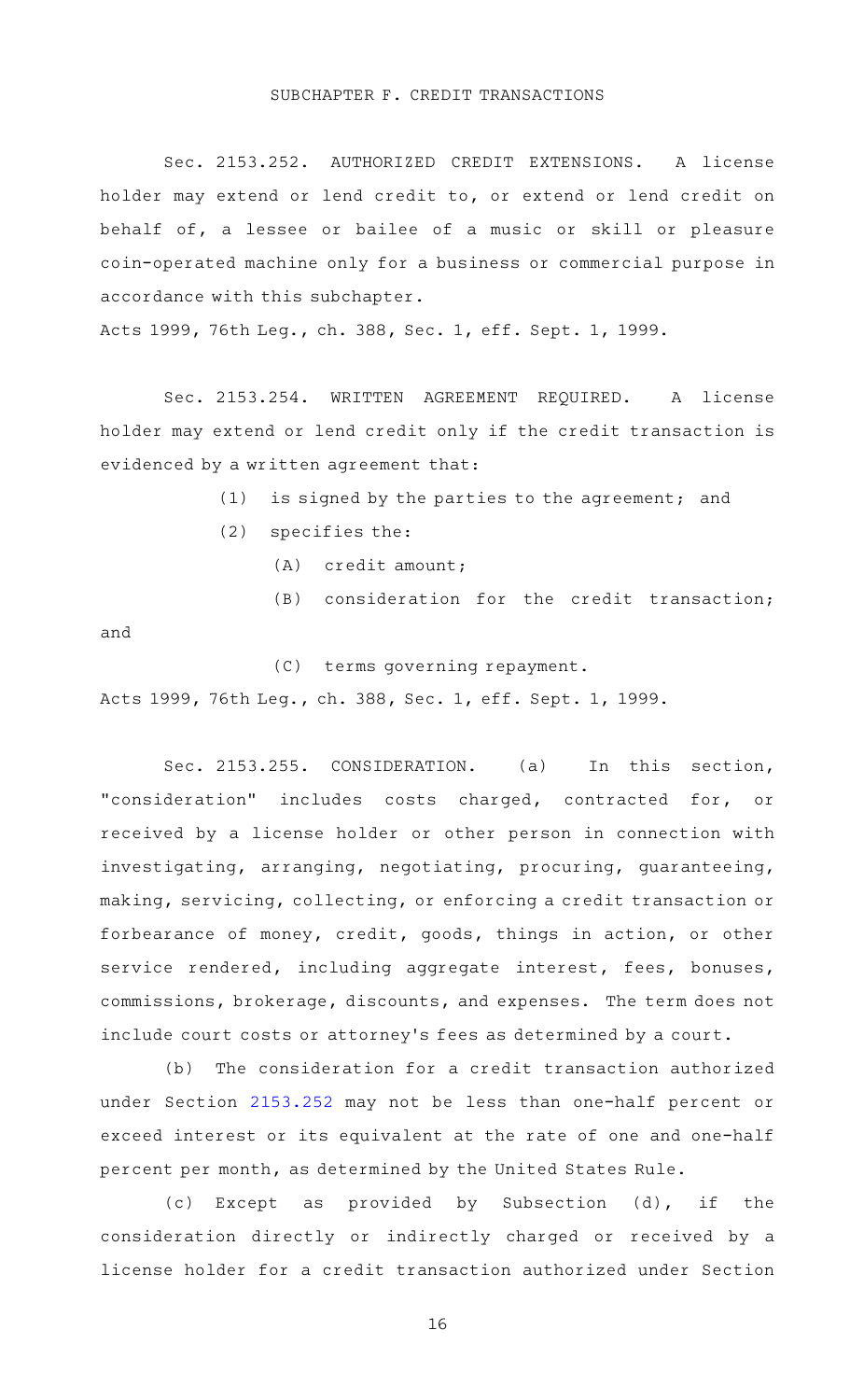[2153.252](http://www.statutes.legis.state.tx.us/GetStatute.aspx?Code=OC&Value=2153.252) exceeds the amount of consideration permitted by Subsection (b):

(1) the consideration paid, whether payment of principal or interest or its equivalent, shall be refunded to the person; and

 $(2)$  the unpaid balance of the consideration is void.

(d) Subsection (c) does not apply if consideration is charged or collected in excess of the amount permitted by Subsection (b) and:

(1) the overcharge or over-collection is the result of:

 $(A)$  an accident; and

 $(B)$  a bona fide error; and

(2) the error is corrected on the date of discovery. Acts 1999, 76th Leg., ch. 388, Sec. 1, eff. Sept. 1, 1999.

Sec. 2153.258. CRIMINAL OFFENSE; VIOLATION OF SUBCHAPTER. (a) A person commits an offense if the person violates this subchapter.

(b) Repealed by Acts 2005, 79th Leg., Ch. 1018, Sec. 7.05, eff. September 1, 2005.

(c) An offense under this section is a Class C misdemeanor. Acts 1999, 76th Leg., ch. 388, Sec. 1, eff. Sept. 1, 1999. Amended by:

Acts 2005, 79th Leg., Ch. 1018 (H.B. [955](http://www.legis.state.tx.us/tlodocs/79R/billtext/html/HB00955F.HTM)), Sec. 7.05, eff. September 1, 2005.

# SUBCHAPTER G. LICENSE AND REGISTRATION DENIAL AND DISCIPLINARY PROCEEDINGS

Sec. 2153.301. DEFINITION. In this subchapter, "applicant," "license holder," or "registration certificate holder" includes:

- $(1)$  an individual;
- $(2)$  each partner of a partnership;
- $(3)$  each trustee of a trust;
- $(4)$  each receiver of a receivership;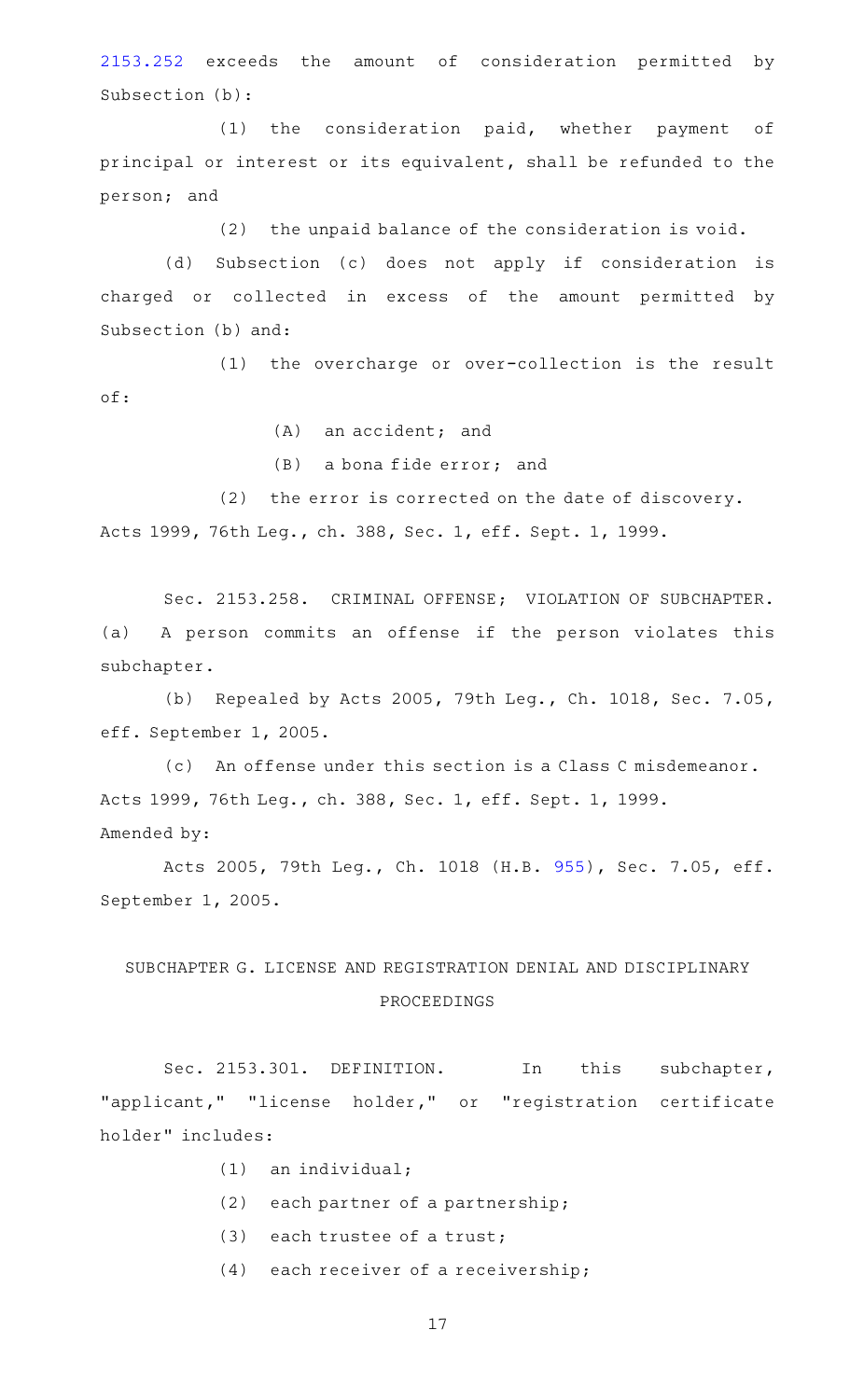$(5)$  each officer, director, or member of an entity, including an association or corporation;

(6) each shareholder owning 25 percent or more of the shares of the corporation; and

(7) a business entity.

Acts 1999, 76th Leg., ch. 388, Sec. 1, eff. Sept. 1, 1999.

Sec. 2153.302. MANDATORY DENIAL OF GENERAL BUSINESS LICENSE. The comptroller may not issue a general business license if the comptroller finds that the applicant has been:

(1) finally convicted of a felony during the five years preceding the date of application; or

(2) placed on community supervision or released on parole for a felony conviction during the two years preceding the date of application.

Acts 1999, 76th Leg., ch. 388, Sec. 1, eff. Sept. 1, 1999.

Sec. 2153.303. MANDATORY DENIAL OF LICENSE FOR FAILURE TO COMPLY WITH CERTAIN PROVISIONS. The comptroller may not issue or renew a license if the applicant fails to:

(1) designate and maintain an office located in the state as required by Section [2153.153;](http://www.statutes.legis.state.tx.us/GetStatute.aspx?Code=OC&Value=2153.153) or

(2) allow the comptroller to inspect records that the applicant is required to maintain under this chapter.

Acts 1999, 76th Leg., ch. 388, Sec. 1, eff. Sept. 1, 1999.

Sec. 2153.304. MANDATORY DISCIPLINARY ACTION BASED ON NONPAYMENT. The comptroller may not issue or renew and shall revoke or suspend a license or registration certificate if the applicant or license or registration certificate holder fails to pay outstanding fees, costs, penalties, or taxes to the state. Acts 1999, 76th Leg., ch. 388, Sec. 1, eff. Sept. 1, 1999.

Sec. 2153.305. DISCRETIONARY DISCIPLINARY ACTION. (a) The comptroller may refuse to issue or renew or may suspend or revoke a license or registration certificate if:

(1) the applicant or license or registration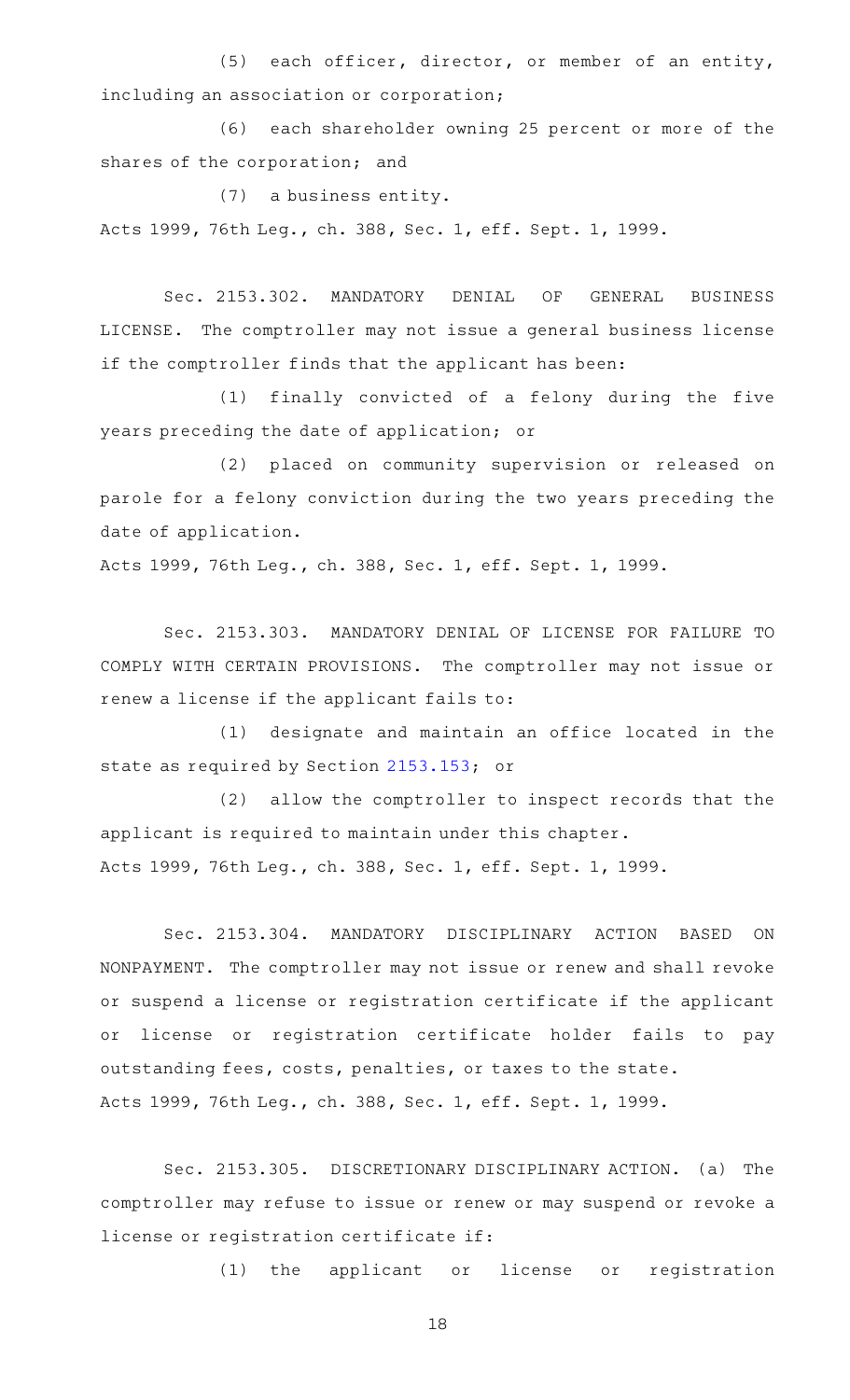certificate holder violates this chapter or a rule adopted under this chapter;

(2) the applicant or license or registration certificate holder fails to answer a question or makes a false statement in, or in connection with, an application;

(3) the applicant or license or registration certificate holder extends or lends credit without notifying the commissioner of the person 's intent to extend or lend credit as required by Section 2153.253;

(4) the applicant or license or registration certificate holder uses coercion to accomplish a purpose or engage in conduct regulated by the comptroller; or

(5) the applicant or license or registration certificate holder enters into a contract or agreement with the owner of the location of a coin-operated machine and the contract or agreement contains any kind of restriction relating to the location owner 's right to purchase, agree to purchase, or use a product, commodity, or service that is not regulated under this chapter.

(b) The comptroller shall suspend or revoke a license or registration certificate if failure to suspend or revoke the license or registration would be contrary to the intent and purpose of this chapter.

Acts 1999, 76th Leg., ch. 388, Sec. 1, eff. Sept. 1, 1999.

Sec. 2153.306. DETERMINATION HEARING. (a) An applicant for a license or registration certificate or a license or registration certificate holder is entitled to not less than 20 days' written notice and, if requested, a hearing in the following instances:

(1) after an application for an original or renewal license or registration certificate has been refused;

(2) before the comptroller may revoke a license or registration certificate; and

(3) before the comptroller may impose any other sanction under this chapter other than the sealing of a machine.

(b) Written notice required by Subsection (a) may:

(1) be personally served by the comptroller or the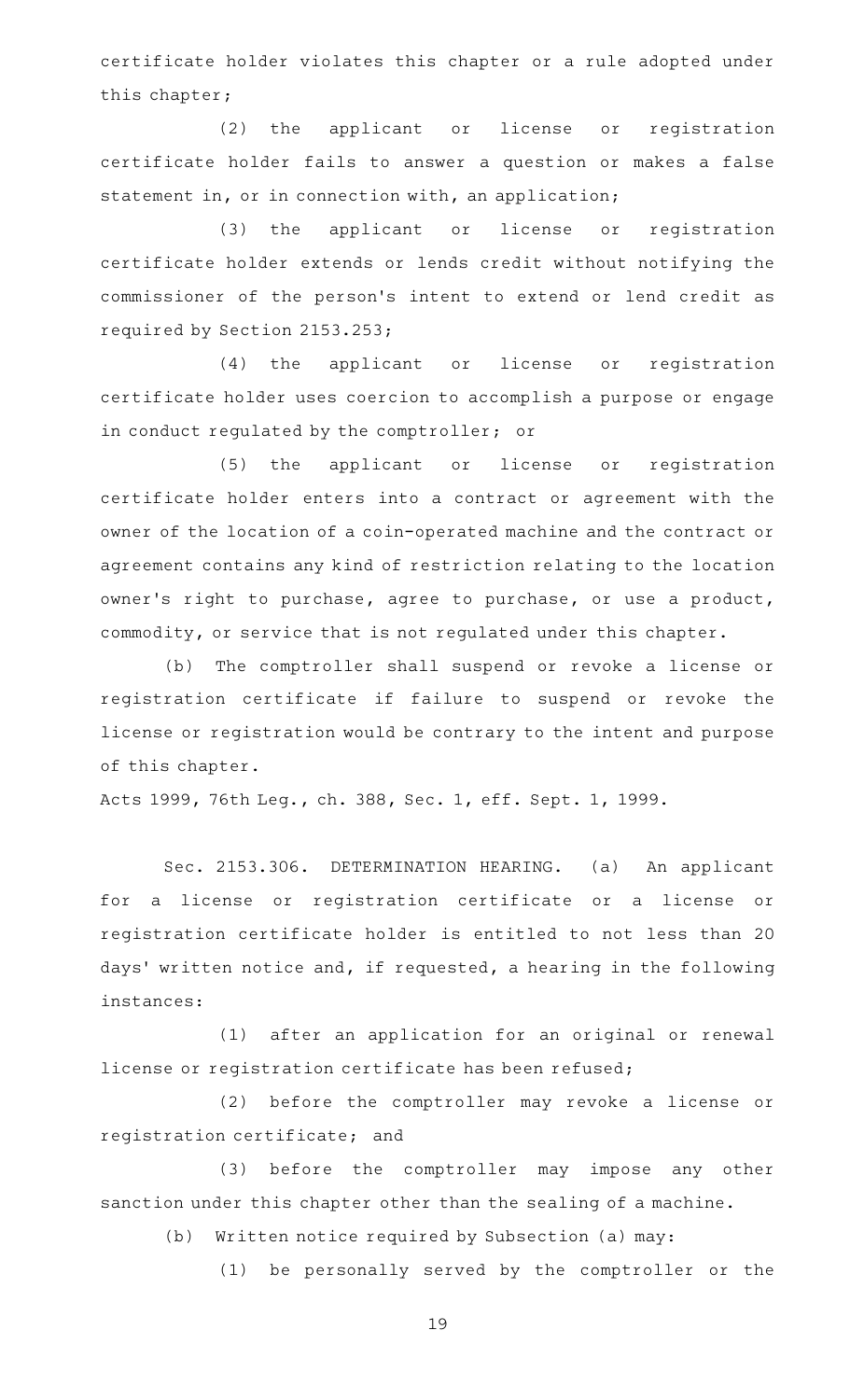comptroller 's authorized representative;

(2) be sent by United States certified mail addressed to the last known address of the applicant or license or registration certificate holder; or

 $(3)$  if, after due diligence, notice cannot be given as provided by Subdivision (1) or (2), be given by any reasonable method of notice prescribed by the comptroller calculated to inform a person of average intelligence and prudence in the conduct of the person 's affairs, including publishing notice in a newspaper of general circulation in the area in which the applicant or license or registration holder conducts the person 's business activities. Acts 1999, 76th Leg., ch. 388, Sec. 1, eff. Sept. 1, 1999.

Sec. 2153.307. JUDICIAL REVIEW. A person affected by a decision of the comptroller under this chapter may appeal the decision to a district court in Travis County. Acts 1999, 76th Leg., ch. 388, Sec. 1, eff. Sept. 1, 1999.

## SUBCHAPTER H. PENALTIES AND ENFORCEMENT PROVISIONS

Sec. 2153.351. CONSENT TO ENTRY. Acceptance of a license or registration certificate constitutes consent that the comptroller or a peace officer may freely enter the licensed business premises of the license or registration certificate holder during normal business hours to ensure compliance with this chapter. Acts 1999, 76th Leg., ch. 388, Sec. 1, eff. Sept. 1, 1999.

Sec. 2153.352. SEALING OF MACHINES. (a) The comptroller or an authorized representative of the comptroller may seal a coin-operated machine in a manner that prevents the full operation of the machine if:

(1) the license or registration certificate of the person exhibiting or displaying the machine is suspended or revoked;

 $(2)$  the owner fails to pay a tax on the machine; or

(3) the machine is not registered with the comptroller under this chapter.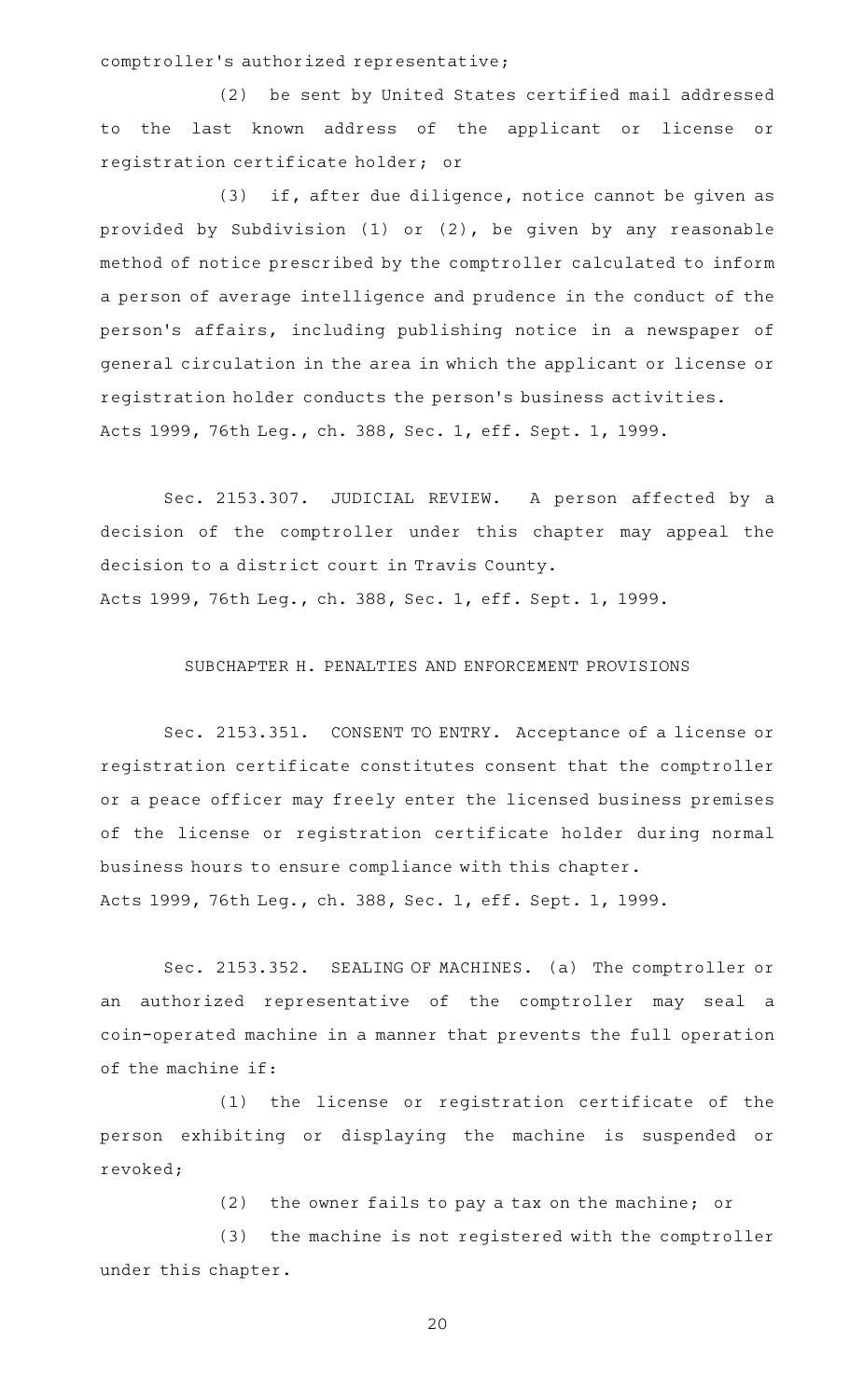(b) The comptroller shall charge a \$50 fee to release a coin-operated machine sealed under this section. The fee shall be paid to the comptroller.

Acts 1999, 76th Leg., ch. 388, Sec. 1, eff. Sept. 1, 1999.

Sec. 2153.353. INJUNCTION. (a) The attorney general may commence an action, at the comptroller 's request, against a person who does not hold a license or registration certificate to enjoin the person from engaging in the business of manufacturing, owning, selling, renting, leasing, trading, lending, furnishing to another, maintaining, transporting, storing, or importing a music or skill or pleasure coin-operated machine.

(b) Venue for a suit filed under Subsection (a) is in a district court in Travis County. Acts 1999, 76th Leg., ch. 388, Sec. 1, eff. Sept. 1, 1999.

Sec. 2153.354. CIVIL PENALTY. (a) The comptroller may assess a penalty of not less than \$50 or more than \$2,000 against:

 $(1)$  an owner who permits a coin-operated machine under the owner 's control to be operated, exhibited, or displayed in this state without a tax permit as required by Section [2153.406](http://www.statutes.legis.state.tx.us/GetStatute.aspx?Code=OC&Value=2153.406); or

 $(2)$  a person who:

(A) exhibits or displays a coin-operated machine in this state without a tax permit as required by Section [2153.406](http://www.statutes.legis.state.tx.us/GetStatute.aspx?Code=OC&Value=2153.406);

(B) exhibits or displays a coin-operated machine that is not registered;

(C) does not maintain the records required under this chapter;

(D) refuses or fails to make records available for inspection on request by the comptroller or an authorized representative of the comptroller;

(E) uses an artful device or deceptive practice to conceal a violation of this chapter;

(F) misleads the comptroller or an authorized representative of the comptroller in connection with the enforcement of this chapter; or

(G) violates this chapter or a rule adopted under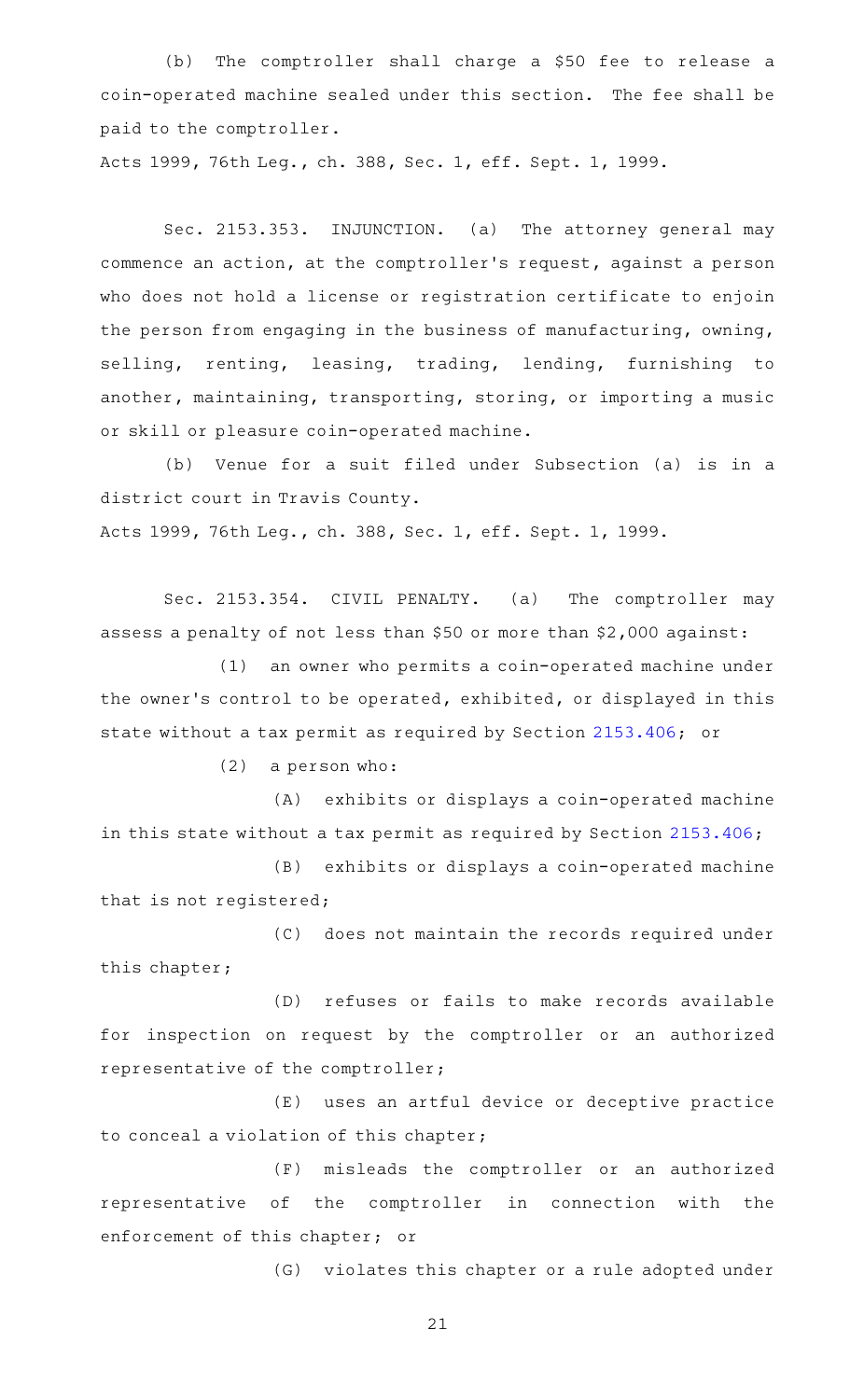this chapter.

(b) The comptroller may assess a penalty under this section for each day a violation occurs.

(c) A penalty assessed under this section may be recovered by:

(1) the comptroller in the same manner as is provided by Subtitle B, Title 2, Tax Code, for the recovery of delinquent taxes; or

 $(2)$  the attorney general in a suit filed in Travis County.

(d) A penalty assessed under this section is in addition to any other remedy authorized under this chapter.

Acts 1999, 76th Leg., ch. 388, Sec. 1, eff. Sept. 1, 1999.

Sec. 2153.355. CRIMINAL OFFENSE; GENERAL VIOLATIONS. (a) A person commits an offense if the person:

(1) exhibits or displays a coin-operated machine in this state for which outstanding tax is due;

(2) falsifies, fails to maintain, or refuses or fails to make available to the comptroller or an authorized representative of the comptroller, on request, records of coin-operated machines that the person is required to maintain;

(3) uses an artful device or deceptive practice in this state to conceal a violation of this chapter;

(4) misleads the comptroller or an authorized representative of the comptroller in connection with the enforcement of this chapter;

(5) breaks a seal attached by the comptroller or an authorized representative of the comptroller under Section [2153.352](http://www.statutes.legis.state.tx.us/GetStatute.aspx?Code=OC&Value=2153.352) without the comptroller 's approval;

(6) exhibits or displays a coin-operated machine that has a broken seal without the comptroller 's approval;

(7) removes a coin-operated machine from the location where the comptroller affixed a seal to the machine; or

(8) violates this chapter or a rule adopted under this chapter.

(b) An offense under this section is a Class C misdemeanor.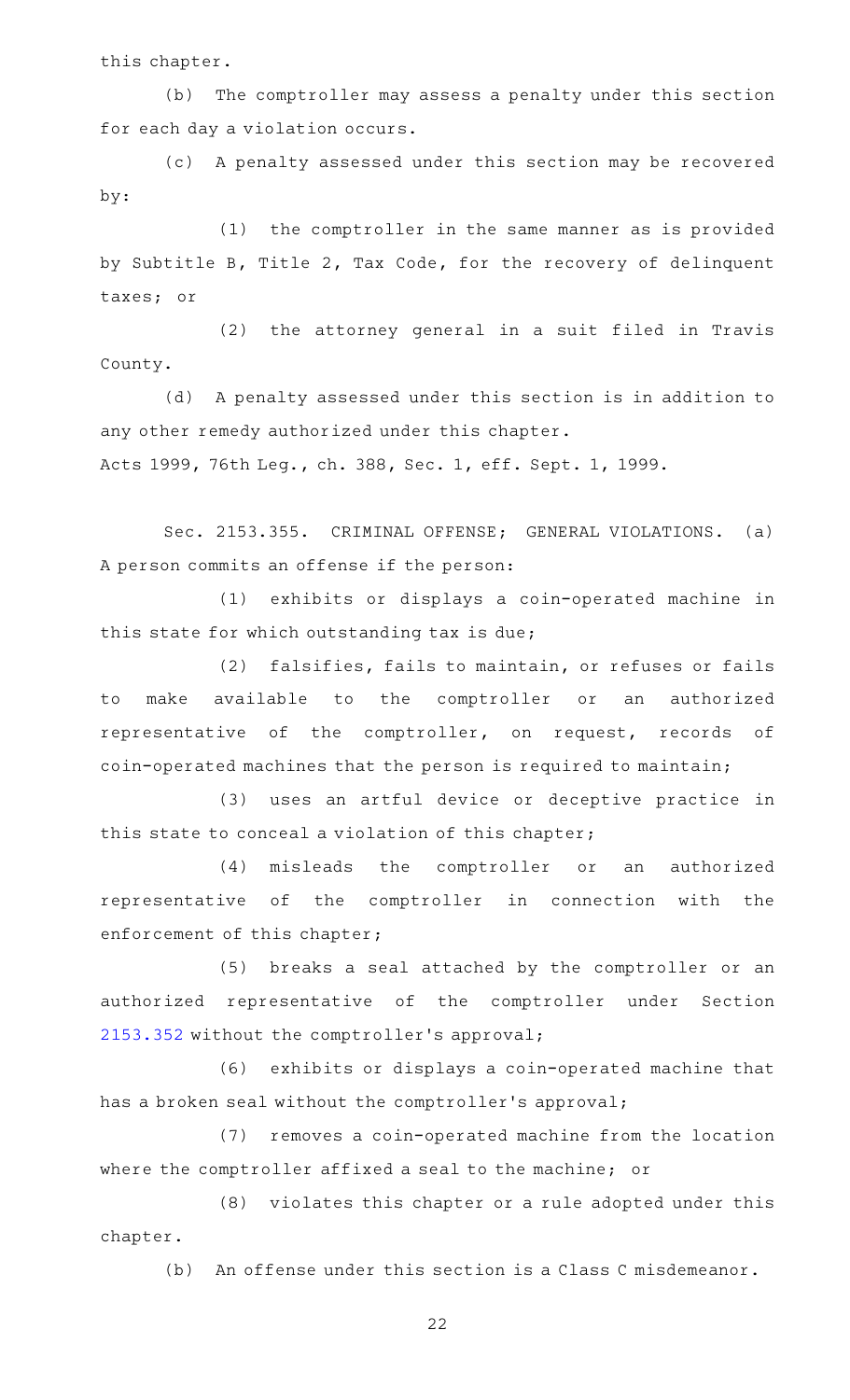Acts 1999, 76th Leg., ch. 388, Sec. 1, eff. Sept. 1, 1999.

Sec. 2153.356. CRIMINAL OFFENSE; OPERATING WITHOUT A LICENSE OR REGISTRATION CERTIFICATE. (a) A person commits an offense if the person knowingly violates Section [2153.151.](http://www.statutes.legis.state.tx.us/GetStatute.aspx?Code=OC&Value=2153.151)

(b) An offense under this section is a Class A misdemeanor. Acts 1999, 76th Leg., ch. 388, Sec. 1, eff. Sept. 1, 1999.

Sec. 2153.357. CRIMINAL OFFENSE; OBTAINING A LICENSE BY FRAUD. (a) A person commits an offense if the person knowingly obtains or attempts to obtain a license by fraud, misrepresentation, or subterfuge.

(b) An offense under this section is a felony of the second degree.

Acts 1999, 76th Leg., ch. 388, Sec. 1, eff. Sept. 1, 1999.

Sec. 2153.358. CRIMINAL OFFENSE; FAILURE TO REPORT OR PROVIDE INFORMATION. (a) A person commits an offense if the person intentionally:

(1) fails or refuses to report information to the comptroller as required by Section [2153.202;](http://www.statutes.legis.state.tx.us/GetStatute.aspx?Code=OC&Value=2153.202) or

(2) withholds or conceals information required to be reported under Section [2153.202](http://www.statutes.legis.state.tx.us/GetStatute.aspx?Code=OC&Value=2153.202) from a person designated as responsible for reporting to the comptroller the information required under that section.

(b) An offense under this section is a Class B misdemeanor. Acts 1999, 76th Leg., ch. 388, Sec. 1, eff. Sept. 1, 1999.

Sec. 2153.359. CRIMINAL OFFENSE; PROHIBITED TRANSACTIONS. (a) A person commits an offense if the person:

 $(1)$  personally or by an agent, contracts orally or in writing to convey by lease, sublease, or other form an interest in real property if:

(A) the person has a financial interest in a business required to be licensed under this chapter; and

(B) the contract contains a provision that limits the other party's right to obtain a music or skill or pleasure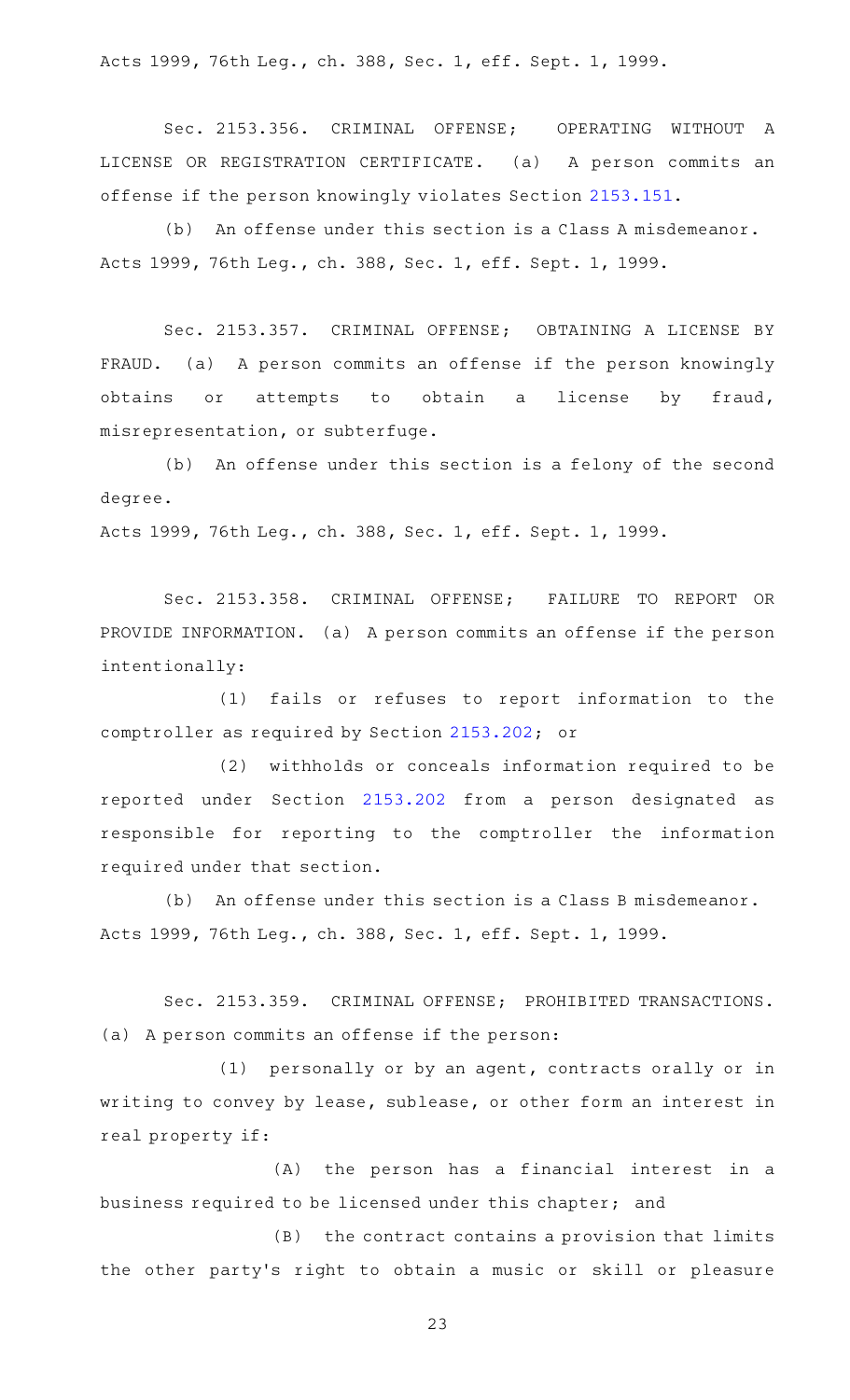coin-operated machine from any source; or

(2) obtains or attempts to obtain a contract of lease or bailment of a music or skill or pleasure coin-operated machine by coercion, threats, or intimidation, or through the commission of, or threat to commit, an act prohibited by a state penal law or Title 4, Finance Code.

(b) An offense under this section is a felony of the third degree.

Acts 1999, 76th Leg., ch. 388, Sec. 1, eff. Sept. 1, 1999.

Sec. 2153.360. CRIMINAL OFFENSE; REMOVAL OF TAX PERMIT. (a) A person may not remove or cause the removal of a tax permit from a music or skill or pleasure coin-operated machine.

(b) A person commits an offense if the person violates Subsection (a).

(c) An offense under this section is a Class B misdemeanor. Acts 1999, 76th Leg., ch. 388, Sec. 1, eff. Sept. 1, 1999.

Sec. 2153.361. CRIMINAL OFFENSE; SEALED MACHINES. (a) A person commits an offense if the person:

(1) breaks a seal attached in the name of a county or municipality;

(2) exhibits or displays a coin-operated machine that has a broken seal; or

(3) removes from its location a coin-operated machine that has a broken seal.

(b) An offense under this section is a Class C misdemeanor. Acts 1999, 76th Leg., ch. 388, Sec. 1, eff. Sept. 1, 1999.

Sec. 2153.362. CRIMINAL OFFENSE; DISCLOSURE OF CONFIDENTIAL INFORMATION. (a) An employee of the comptroller or attorney general commits an offense if the employee discloses to an unauthorized person confidential information obtained under this chapter.

(b) An offense under this section is a Class C misdemeanor. Acts 1999, 76th Leg., ch. 388, Sec. 1, eff. Sept. 1, 1999.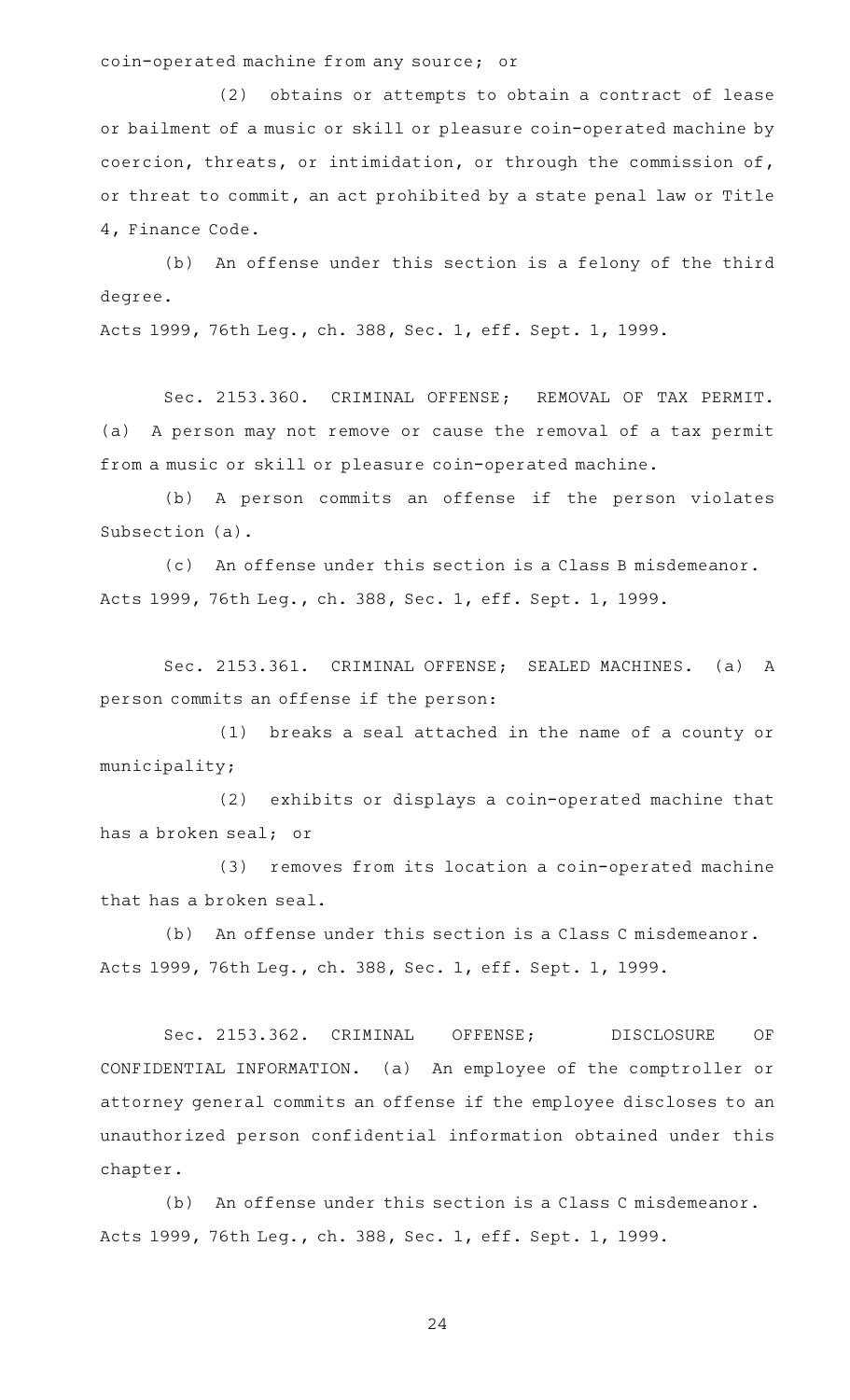Sec. 2153.401. IMPOSITION OF TAX. (a) An occupation tax is imposed on each coin-operated machine that an owner exhibits or displays, or permits to be exhibited or displayed in this state.

(b) The tax rate is  $$60$  per year. Acts 1999, 76th Leg., ch. 388, Sec. 1, eff. Sept. 1, 1999.

Sec. 2153.402. EXEMPTION. The tax imposed under this subchapter does not apply to an owner of a coin-operated machine or a machine that is exempt from the tax under another provision of this chapter or if the owner:

(1) holds an import license; and

(2) possesses the coin-operated machine for resale only.

Acts 1999, 76th Leg., ch. 388, Sec. 1, eff. Sept. 1, 1999.

Sec. 2153.403. PRORATED TAX. The tax on a coin-operated machine first exhibited or displayed in this state after March 31 is one-fourth of the tax imposed under Section [2153.401](http://www.statutes.legis.state.tx.us/GetStatute.aspx?Code=OC&Value=2153.401) for each quarter or partial quarter of the calendar year remaining after the date the owner first exhibits or displays the coin-operated machine.

Acts 1999, 76th Leg., ch. 388, Sec. 1, eff. Sept. 1, 1999.

Sec. 2153.404. COLLECTION. (a) The comptroller shall collect the tax.

(b) In collecting the tax, the comptroller may:

(1) collect the tax on a quarterly basis;

(2) establish procedures for quarterly collection of the tax; and

(3) establish dates on which the tax payment is due.

(c) An owner required to pay a tax under this section shall pay the tax to the comptroller by cashier 's check or money order. Acts 1999, 76th Leg., ch. 388, Sec. 1, eff. Sept. 1, 1999.

Sec. 2153.405. REFUND OR CREDIT PROHIBITED. The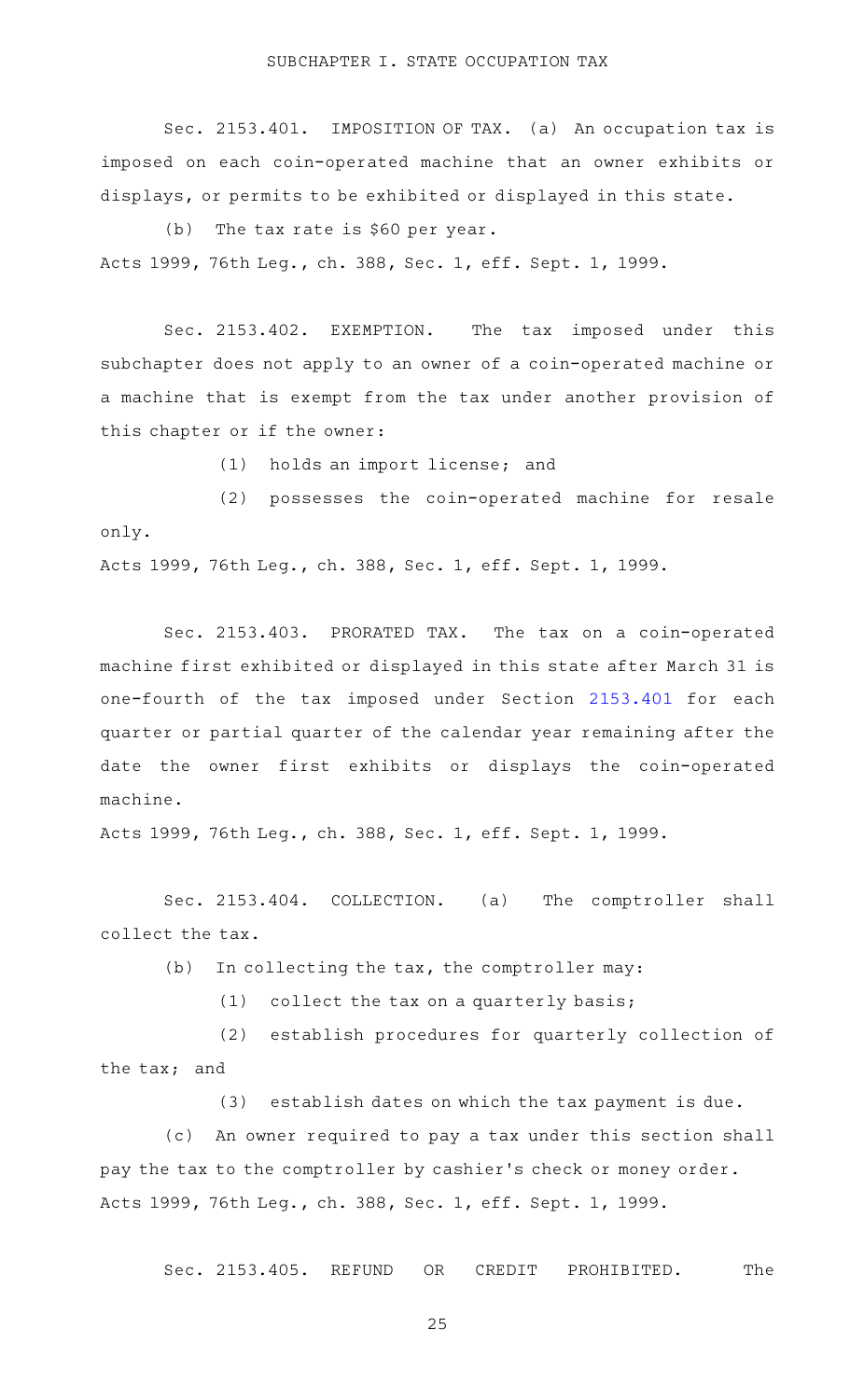comptroller may not refund or assign credit for the tax imposed under this subchapter to an owner who ceases to exhibit or display a coin-operated machine before the end of the calendar year for which the tax is imposed.

Acts 1999, 76th Leg., ch. 388, Sec. 1, eff. Sept. 1, 1999.

Sec. 2153.406. TAX PERMIT. (a) The comptroller shall issue a tax permit to an owner who pays the tax.

(b) The comptroller may issue a duplicate tax permit to an owner if the owner 's tax permit is lost, stolen, or destroyed. The fee for a duplicate permit is \$5.

(c) Except as provided by Subsection (d), a tax permit shall be securely attached to the coin-operated machine for which the permit is issued in a manner that requires continued application of steam and water to remove the permit.

(d) A person may not attach a tax permit to a coin-operated machine that is exhibited or displayed if the machine is not registered with the comptroller under this chapter. Acts 1999, 76th Leg., ch. 388, Sec. 1, eff. Sept. 1, 1999.

Sec. 2153.407. APPLICABILITY OF TAX CODE. Subtitle B, Title 2, Tax Code, applies to the administration, collection, and enforcement of taxes, penalties, and interest under this subchapter.

Acts 1999, 76th Leg., ch. 388, Sec. 1, eff. Sept. 1, 1999.

## SUBCHAPTER J. COUNTY AND MUNICIPAL REGULATION

Sec. 2153.451. IMPOSITION OF OCCUPATION TAX AUTHORIZED. (a) A county or municipality may impose an occupation tax on a coin-operated machine in this state.

(b) The rate of the tax may not exceed one-fourth of the rate of the tax imposed under Section [2153.401](http://www.statutes.legis.state.tx.us/GetStatute.aspx?Code=OC&Value=2153.401). Acts 1999, 76th Leg., ch. 388, Sec. 1, eff. Sept. 1, 1999.

Sec. 2153.452. ZONING. (a) For purposes of zoning, a political subdivision of this state shall treat the exhibition of a